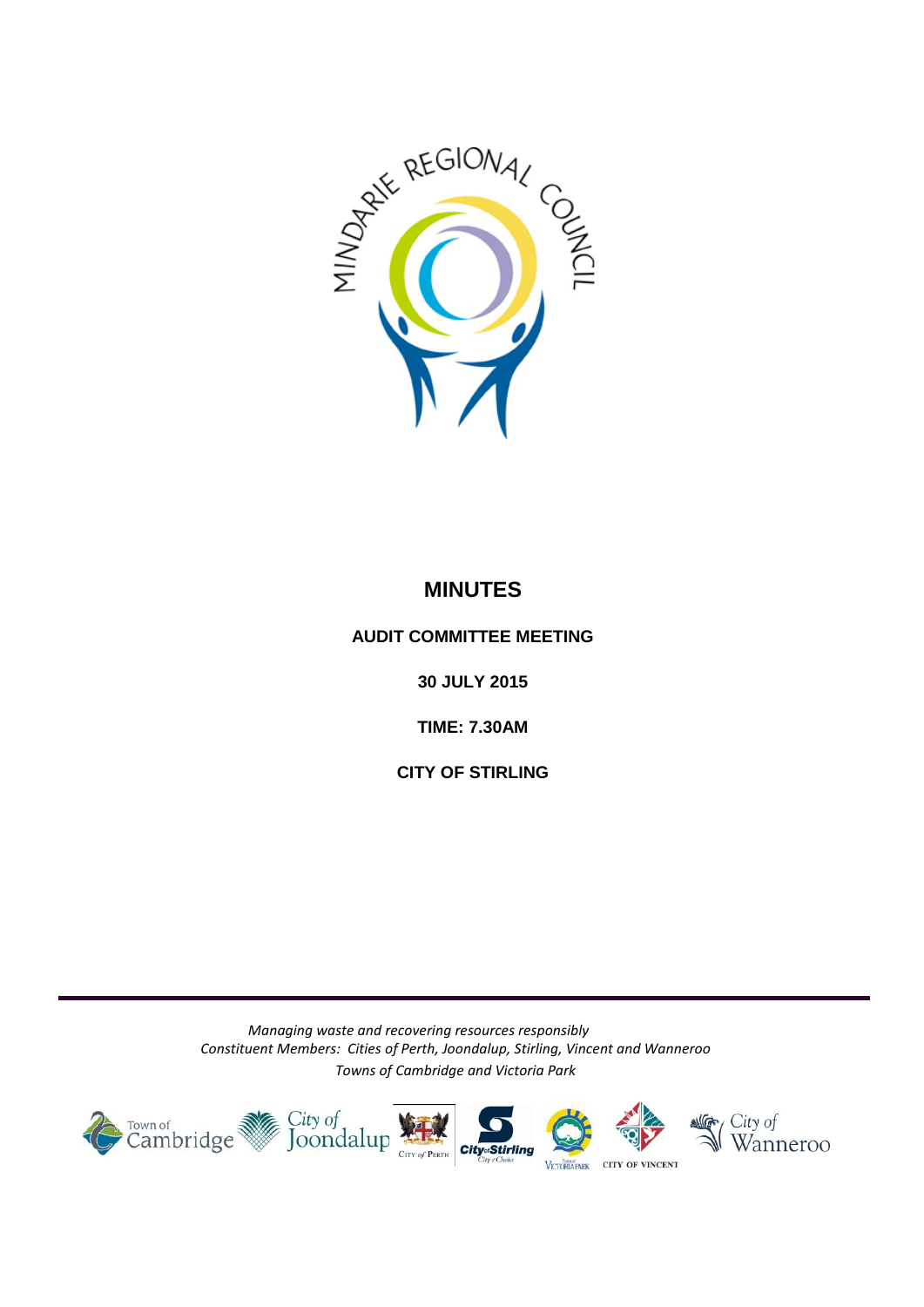### **TABLE OF CONTENTS**

| $\mathbf{1}$   |     |                                                                  |                |  |  |  |
|----------------|-----|------------------------------------------------------------------|----------------|--|--|--|
| $\overline{2}$ |     |                                                                  |                |  |  |  |
| 3              |     |                                                                  |                |  |  |  |
| 4              |     |                                                                  |                |  |  |  |
| 5              |     | CONFIRMATION OF MINUTES OF PREVIOUS MEETING - 5 February 2015  4 |                |  |  |  |
| 6              |     |                                                                  |                |  |  |  |
|                | 6.1 | <b>EXTERNAL AUDIT PLAN</b>                                       | $\overline{4}$ |  |  |  |
|                | 6.2 | <b>RISK REGISTER SUMMARY</b>                                     | 5              |  |  |  |
|                | 6.3 | <b>CONSIDERATION OF FRAUD RISK (FOR DISCUSSION)</b>              | 6              |  |  |  |
| 7              |     |                                                                  |                |  |  |  |
| 8              |     |                                                                  |                |  |  |  |
| 9              |     |                                                                  |                |  |  |  |
|                |     |                                                                  |                |  |  |  |
|                |     |                                                                  |                |  |  |  |
|                |     |                                                                  |                |  |  |  |
|                |     |                                                                  |                |  |  |  |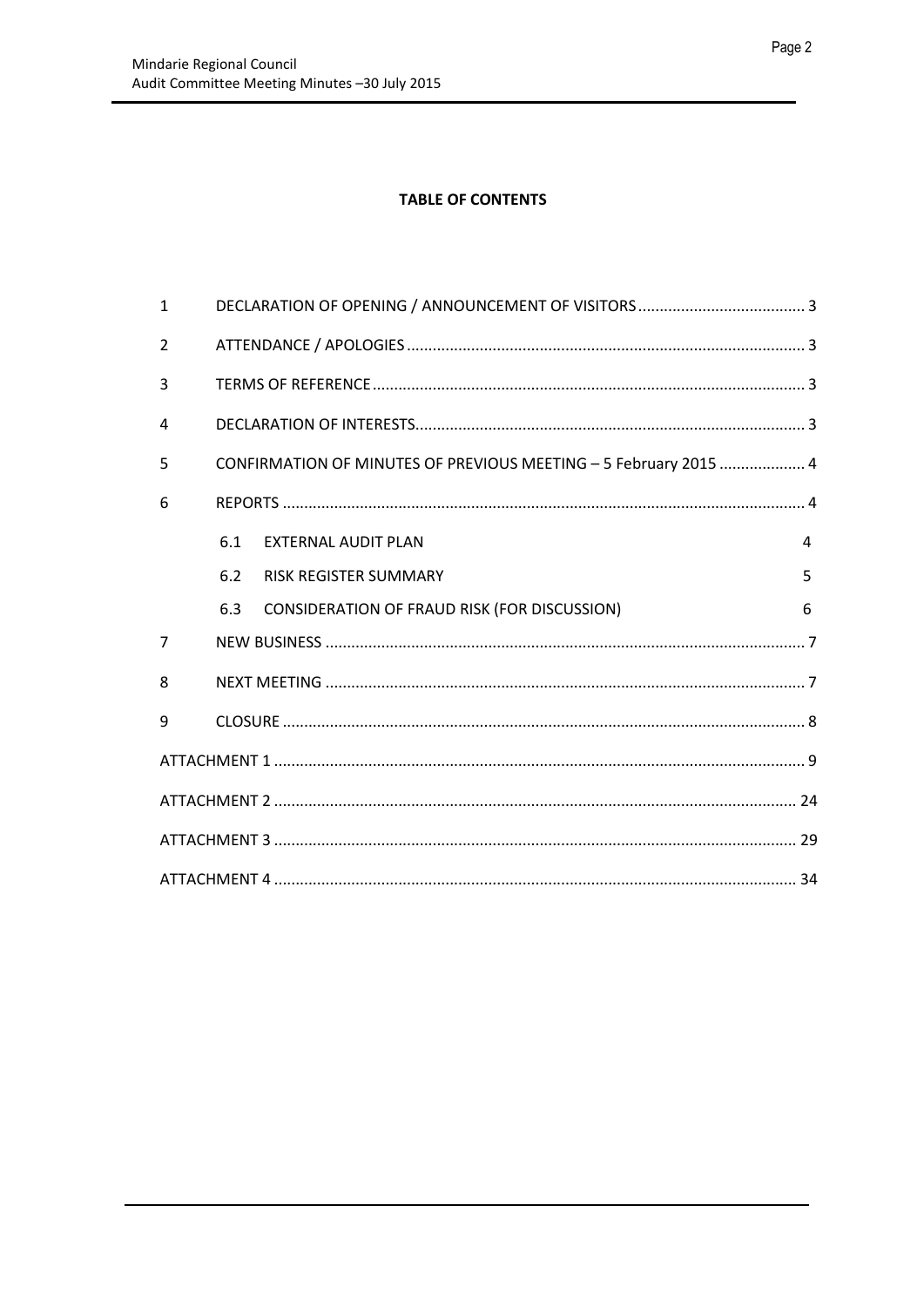### <span id="page-2-0"></span>**1 DECLARATION OF OPENING / ANNOUNCEMENT OF VISITORS**

*The meeting was declared open at 7.30am.*

### <span id="page-2-1"></span>**2 ATTENDANCE / APOLOGIES**

#### **MEMBERS**

Cr Russ Fishwick (Chair) City of Joondalup Cr David Boothman Cr David Boothman Cr Stephanie Proud City of Stirling Ms Gayle Rogers **External member** 

**IN ATTENDANCE**

Mr Brian Callander **Chief Executive Officer MRC** Mr Gunther Hoppe Director Corporate Services MRC

**VISITORS** Nil

### **APOLOGIES**

Cr Bill Stewart City of Stirling

### <span id="page-2-2"></span>**3 TERMS OF REFERENCE**

The Audit Committee was established by Council under s7.1A of the Local Government Act 1995 and the Terms of Reference for the operation of the Audit Committee were adopted by Council at an Ordinary Council Meeting held on 24 April 2014.

The full Terms of Reference can be found on the MRC's website at:

[http://mrc.wa.gov.au/Documents/Agenda---2014/20140424---Members-Information-Bulletin-No-](http://mrc.wa.gov.au/Documents/Agenda---2014/20140424---Members-Information-Bulletin-No--16.aspx) [-16.aspx](http://mrc.wa.gov.au/Documents/Agenda---2014/20140424---Members-Information-Bulletin-No--16.aspx)

The Committee is to facilitate:

- The enhancement of the credibility and objectivity of external financial reporting;
- Effective management of financial and other risks and the protection of Council assets;
- Compliance with laws and regulations as well as use of best practice guidelines relative to auditing;
- The provision of an effective means of communication between the external auditor, the CEO and the Council.

### <span id="page-2-3"></span>**4 DECLARATION OF INTERESTS**

Nil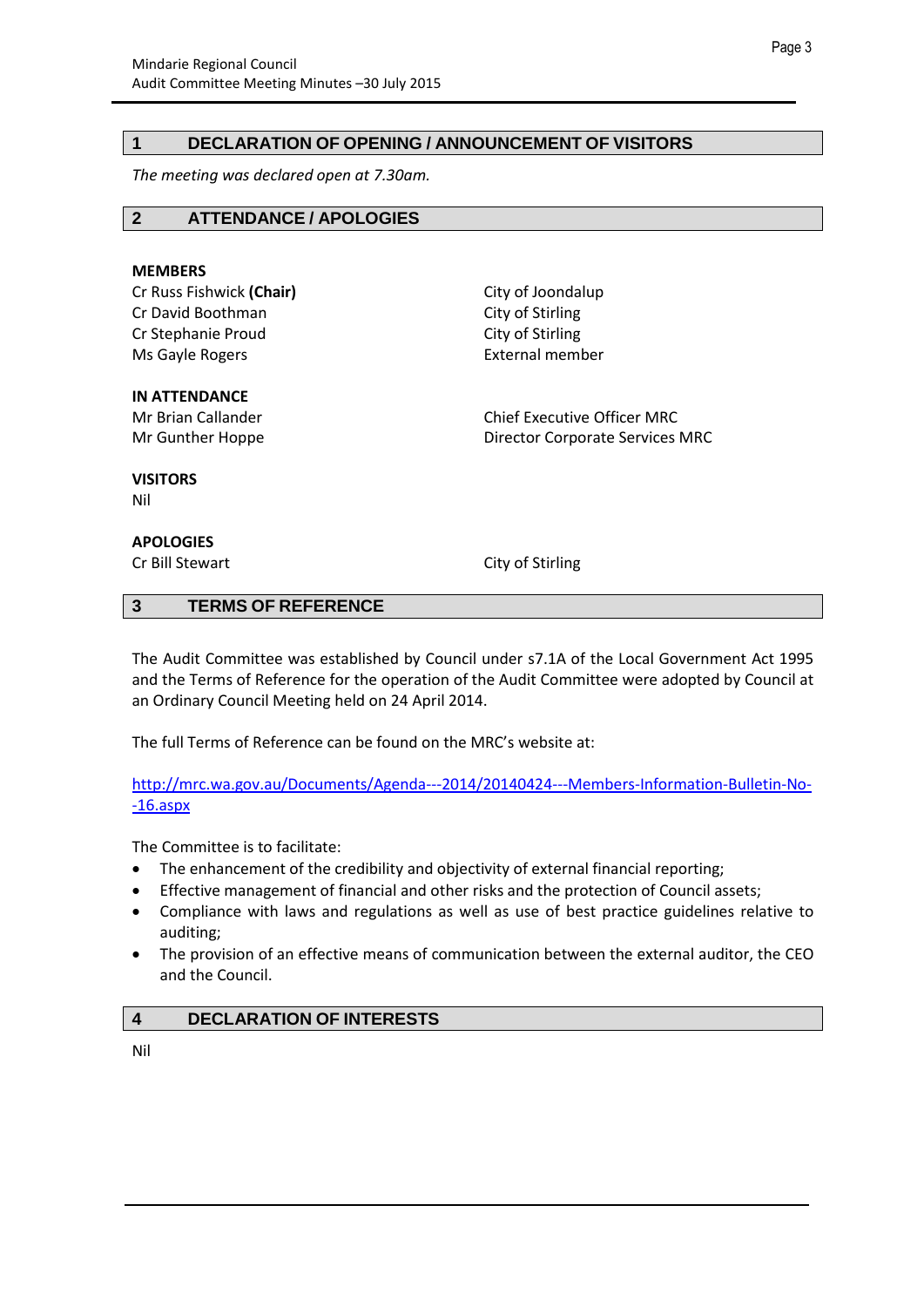### <span id="page-3-0"></span>**5 CONFIRMATION OF MINUTES OF PREVIOUS MEETING – 5 FEBRUARY 2015**

#### **RESOLVED**

**Cr Boothman moved, Cr Proud seconded**

**That the Minutes of the Audit Committee Meeting held on 5 February 2015 be confirmed as a true record of the proceedings.**

*(Carried: 4/0)*

### <span id="page-3-1"></span>**6 REPORTS**

### <span id="page-3-2"></span>**6.1 EXTERNAL AUDIT PLAN**

#### **SUMMARY**

The Mindarie Regional Council's (MRC) external auditors, Macri Partners, have prepared an audit plan in respect of the 2014/15 year end audit for review by the Audit Committee.

The audit plan has been prepared by Marci Partners taking into account their prior experience of the MRC's operations, as well as discussions with the MRC's officers, and their experience with other regional councils and local governments.

The focus areas identified in the plan are considered appropriate in relation to the MRC's operations.

Under the Audit Committee's terms of reference, the Committee is required to:

"6(j) Review the scope of the audit plan and program and its effectiveness."

The 2014/15 Audit Plan is at Attachment 1.

### **RESPONSIBLE OFFICER RECOMMENDATION**

That the Audit Committee note its review of the scope and effectiveness of the 2014/15 Audit Plan.

### **RESOLVED**

**Ms Rogers moved, Cr Proud seconded**

**That the Audit Committee note its review of the scope and effectiveness of the 2014/15 Audit Plan.**

<span id="page-3-3"></span>*(Carried: 4/0)*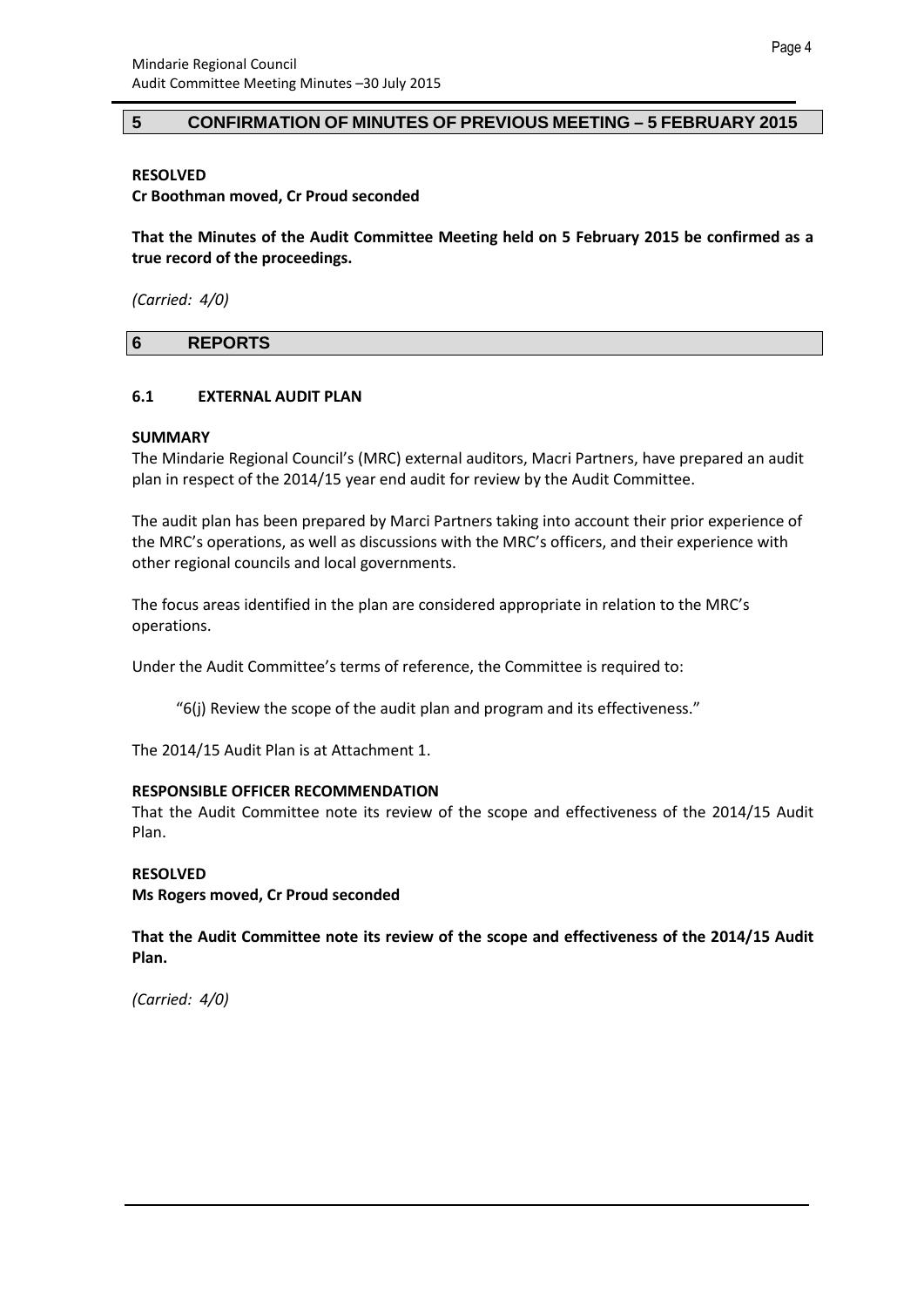### **6.2 RISK REGISTER SUMMARY**

### **SUMMARY**

The MRC's Risk Register summary was tabled at the Audit Committee meeting held on 24 November 2014.

At the meeting it was agreed that a summarised risk register would be tabled with the Audit Committee every six months for discussion. The summarised risk register was last presented to the Audit Committee at its meeting of 5 February 2015.

A summarised risk register which outlines those risks rated as 'High' or 'Extreme' is included as *Attachment 2* to this agenda. Management have prepared management plans for each of the risks included in the summary.

Management conducted a full risk register review in June 2015 and the following risks have been amended or removed from or added to the summary register of those risks with a high or extreme risk rating:

### Amended

- OPS 02 Inability to contain leachate from groundwater within landfill boundaries *Amended - Downgraded to a rating of 15 as a result of redefinition of the risk and the creation of a new risk OPS 34*
- OPS 06 Inability to contain odours within site boundaries *Amended - Risk downgraded to a risk rating of 10 based on the lack of customer complaints regarding odour received in the last 2 years*
- OPS 21 Inability to keep recyclable material out of landfill *Amended - Risk downgraded to a risk rating of 10 based on the market conditions experienced in the last 6 months*

### New

- OPS 33 Inability to contain landfill gas within the leased site boundaries *New - Risk was redefined to take into account the risk of landfill gas escaping the site rather than the landfill.*
- OPS 34 Inability to contain leachate from groundwater within leased site boundaries *New – Risk OPS 02 split to deal with leachate within the landfill and leachate that escapes the landfill*

### Removed

- OPS 17 Failure to deliver consistent and quality levels of customer service *Removed – Risk downgraded from a risk rating of 10 to a rating of 5 based on the lack of negative customer feedback and the controls in place.*
- CEO 04 Fail to define and communicate vision, mission and strategies to guide and influence organisational culture *Removed – Risk downgraded from a risk rating of 10 to a rating of 5 based on the introduction of the cultural change program and KPI reporting.*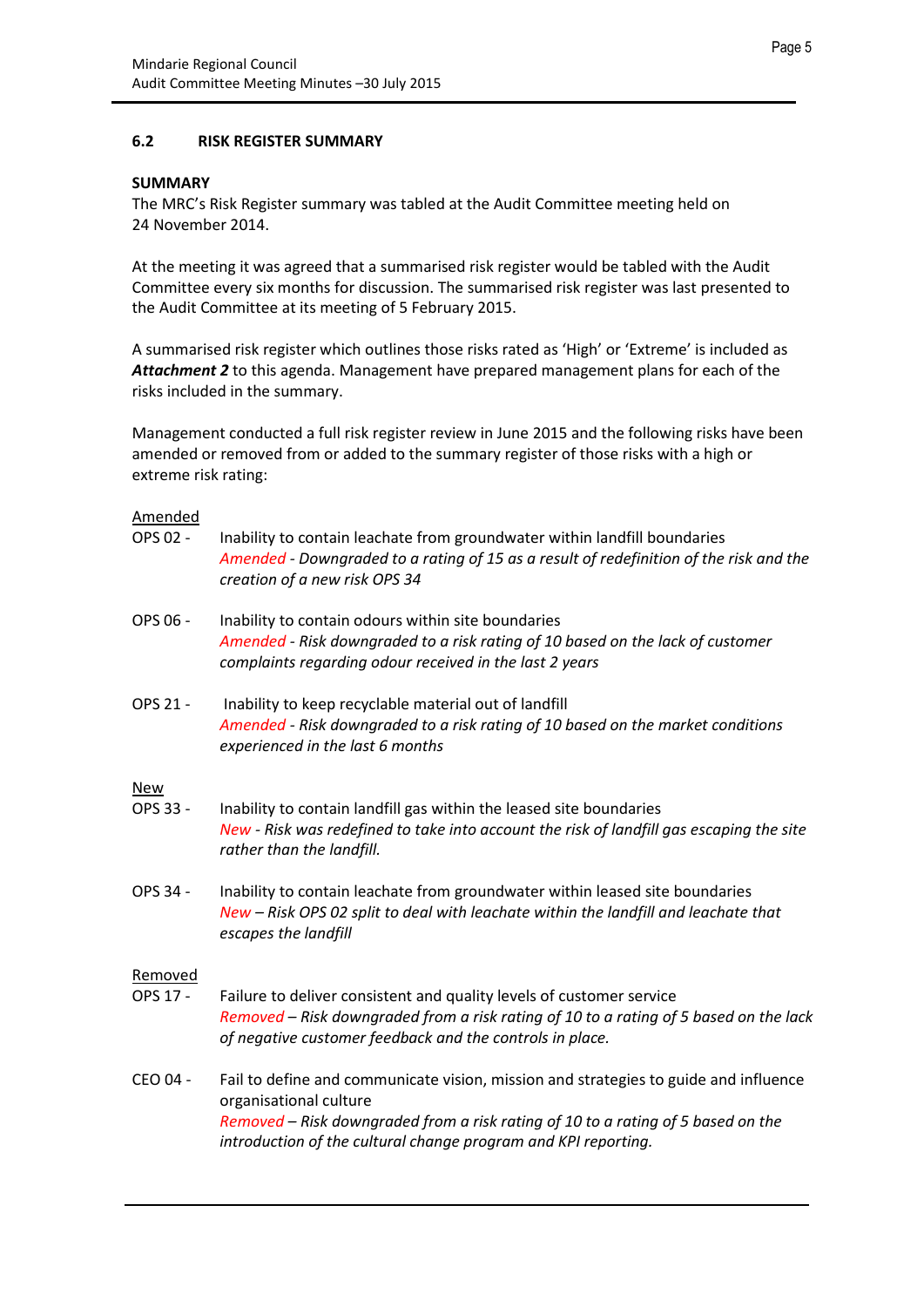STRAT 14 - Inability to maintain viable markets for recyclable/reusable materials *Removed – Risk downgraded from a risk rating of 12 to a rating of 9 based on a reassessment of the revenue likely to be lost as a result of this risk occurring to less than \$500,000.*

### **RESPONSIBLE OFFICER RECOMMENDATION**

That the Audit Committee note the Risk Register Summary presented.

A discussion ensued about the risks tabled, in particular those that had been added to or removed from the list or had had their risk rating altered.

### **RESOLVED**

**Cr Boothman moved, Cr Proud seconded**

**That the Audit Committee note the Risk Register Summary presented.**

*(Carried: 4/0)*

### <span id="page-5-0"></span>**6.3 CONSIDERATION OF FRAUD RISK (FOR DISCUSSION)**

### **SUMMARY**

As part of their assessment of the risk of fraud and error in relation to the year-end audit, the MRC's external auditors, Macri Partners, have requested the completion of the questionnaire included as *Attachment 3* by the Audit Committee.

Under Australian Auditing Standards, external auditors are required to assess the risk of fraud or error occurring within the organisation. This includes specific enquiries made from 'management and those charged with governance' within the MRC.

At this point in time, the requirement to consider the risk of fraud is not specifically identified in the Audit Committee's Terms of Reference (ToR), however it is considered that the ToR is broad enough for the Committee to address the issue of fraud if required.

It is proposed to address the request from the Auditor by seeking consideration from the Audit Committee to amend its current ToR by adding a part (x) to the Duties and Responsibilities as follows:

"(x) Assist the Auditor in meeting its obligations of the Australian Auditing Standards by completing a Fraud and Error Assessment questionnaire. The CEO is required to provide any information required by the committee members to allow them to provide informed responses to the questionnaire."

A copy of the ToR, including the suggested amendment is provided (refer *Attachment 4*).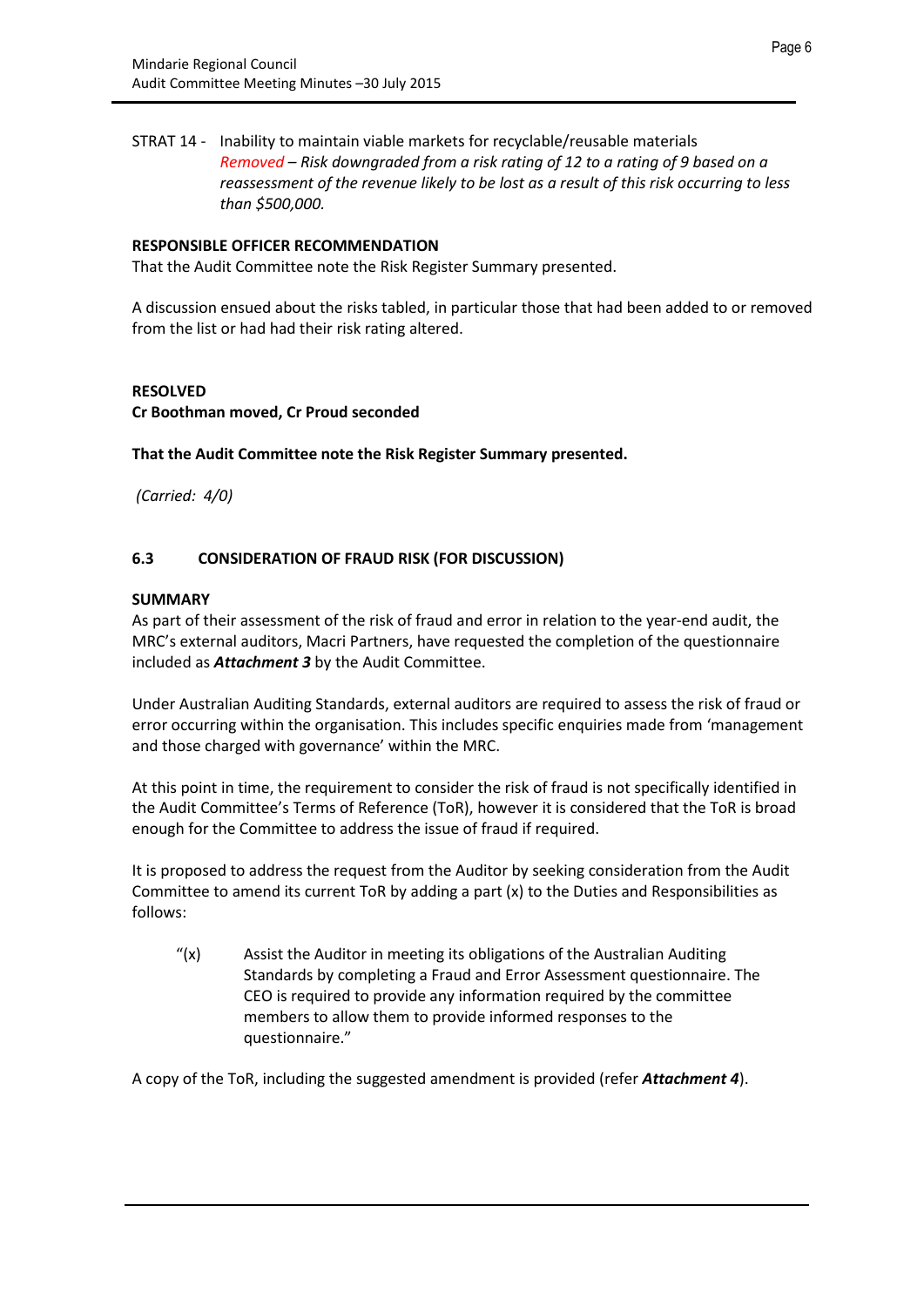### **RESPONSIBLE OFFICER RECOMMENDATION**

That the Audit Committee:

- 1. endorse the change to the Duties and Responsibilities as contained in its Terms of Reference by adding a part (x) as follows:
	- (x) Assist the Auditor in meeting its obligations of the Australian Auditing Standards by completing a Fraud and Error Assessment questionnaire. The CEO is required to provide any information required by the committee members to allow them to provide informed responses to the questionnaire.
- *2.* seek the council of the MRC's endorsement of the changes to the Terms of Reference as detailed in 1. above.

A fulsome discussion of the merits of the Officer's recommendation followed and the Audit Committee members were of the view that this matter should be discussed further between the Administration and the external auditors, and be brought back to the November Audit Committee meeting should this be required.

### **RESOLVED**

**Cr Fishwick moved, Ms Rogers seconded**

**That the matter of the Audit Committee being required to respond to the Fraud and Error Assessment Questionnaire be referred back to Macri Partners for further consideration and be brought back to the November Audit Committee meeting.**

*(Carried: 4/0)*

### <span id="page-6-0"></span>**7 NEW BUSINESS**

Mr Callander spoke to new draft guidelines with respect to composting that had been recently issued by the Department of Environment Regulation (DER) for comment. Mr Callander noted that the guidelines as drafted had the potential to negatively impact of the Resource Recovery Facility and that further consultation with the DER and the Minister for the Environment would be undertaken on this matter in the weeks following the Audit Committee meeting.

### <span id="page-6-1"></span>**8 NEXT MEETING**

The next Audit Committee meeting is scheduled to be held on 19 November 2015.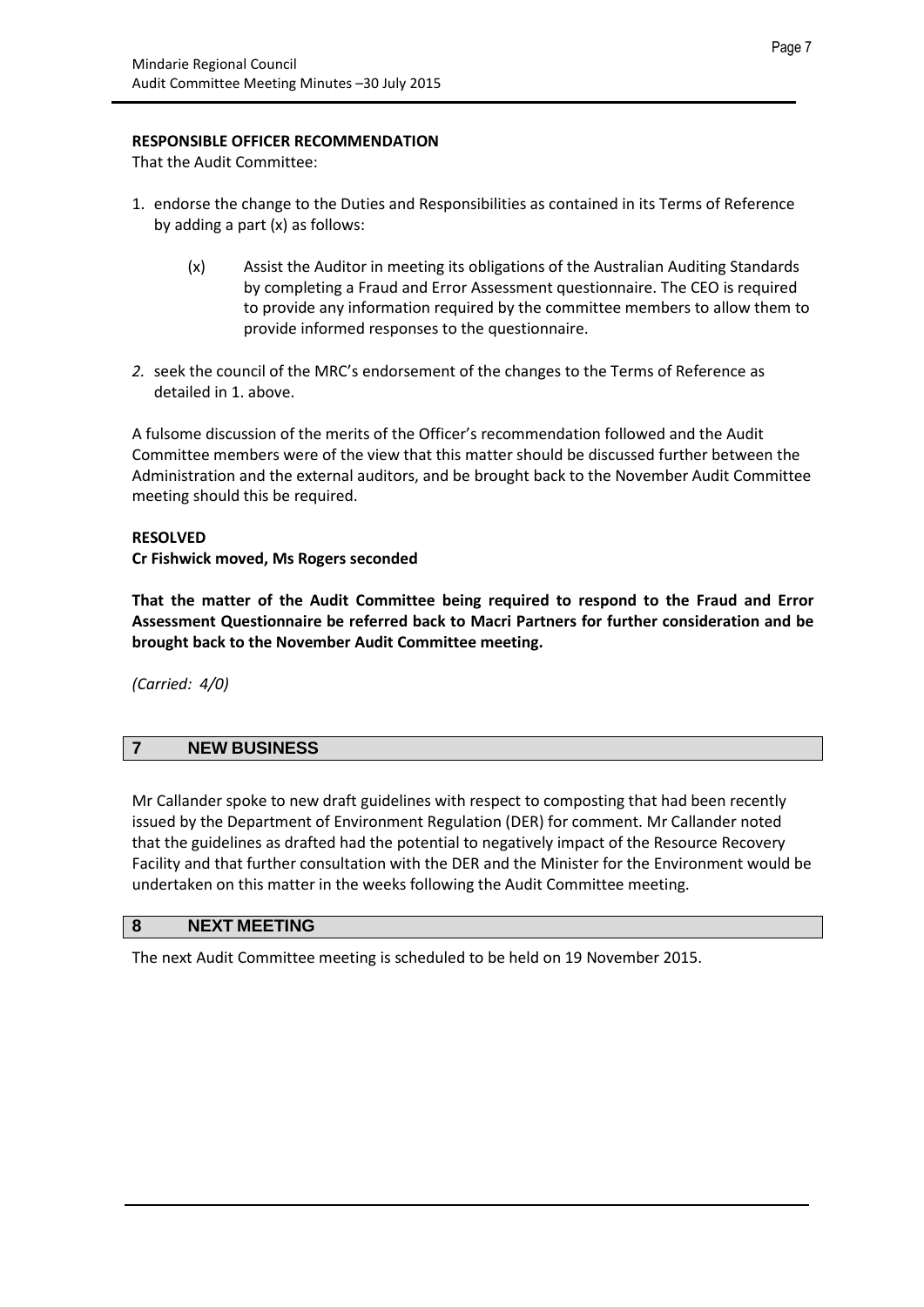#### $9\,$ **CLOSURE**

The Chairman closed the meeting at 8.20am.

These Minutes were confirmed by the Audit Committee as a true and accurate record of the Audit Committee Meeting held on 30 July 2015.

mhri Signed ....................... Chairman ...................................... reemb Dated this ............ "....................... day of ........... 2015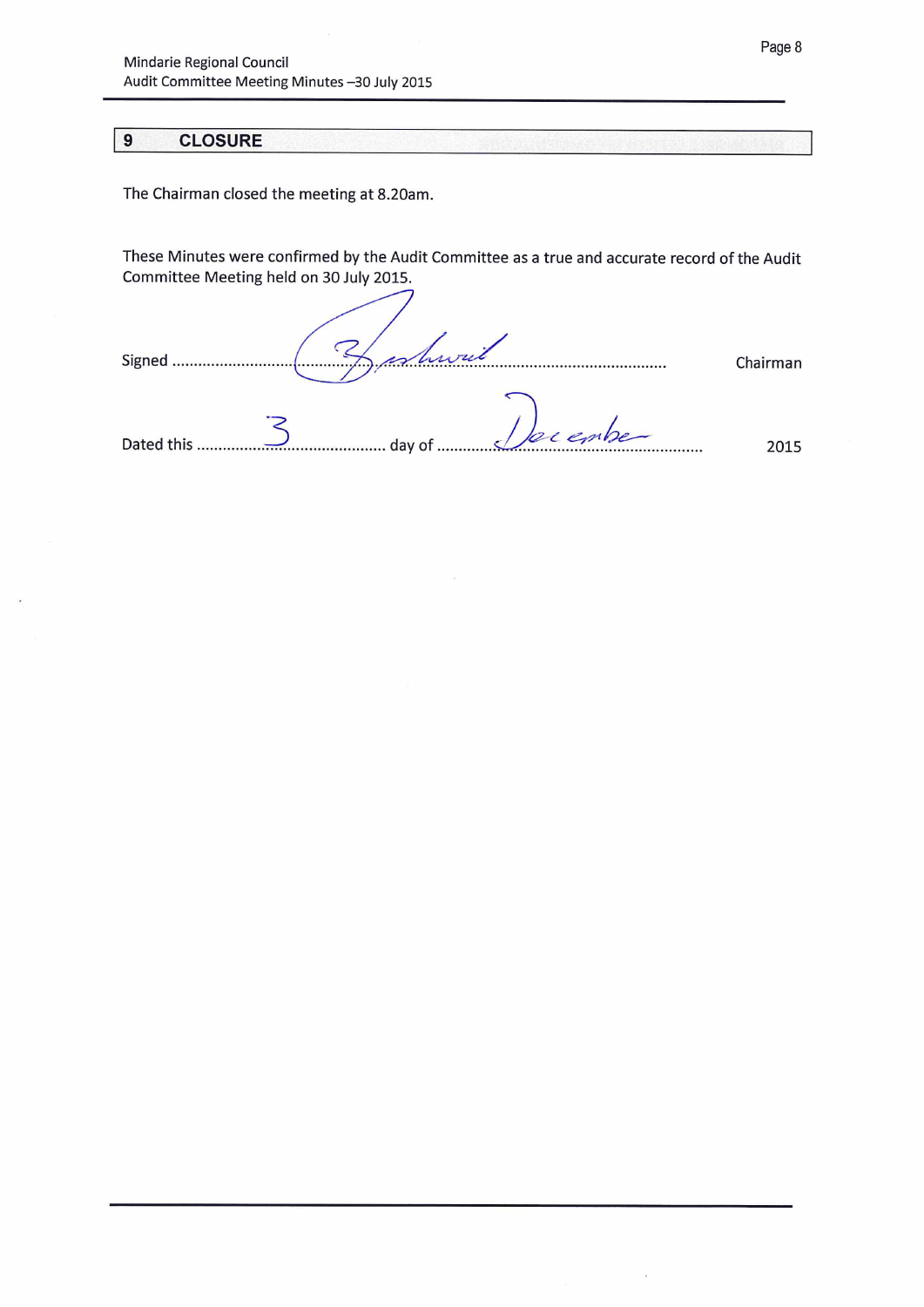### **ATTACHMENT 1**

### **TO ITEM 6.1**

### <span id="page-8-0"></span>**AUDIT COMMITTEE MEETING**

### **30 JULY 2015**

### **MACRI PARTNERS – 2014/15 AUDIT PLAN**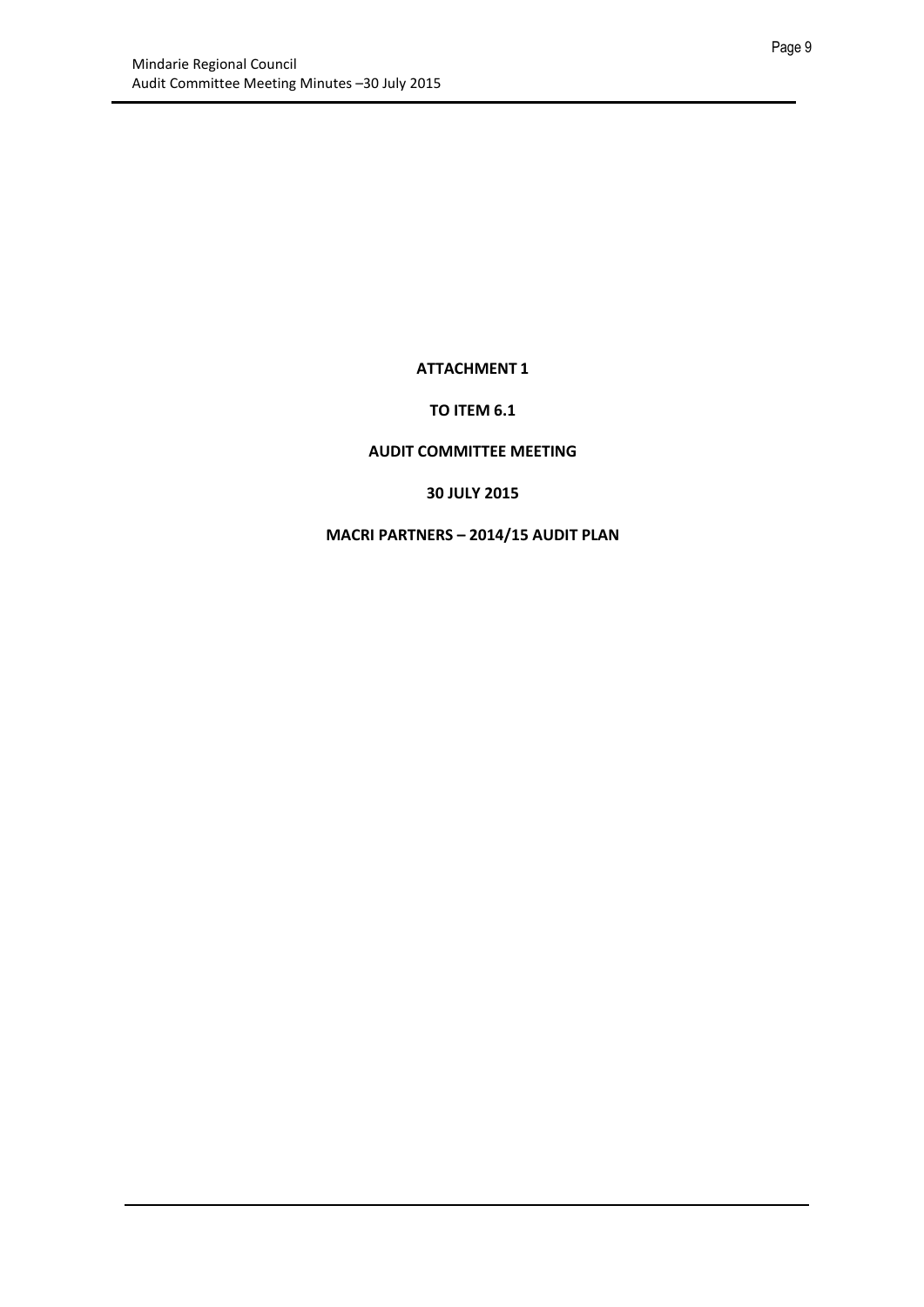

Certified Practising Accountants



## **Mindarie Regional Council**

## External Audit Plan For the Year Ending 30 June 2015

31 March 2015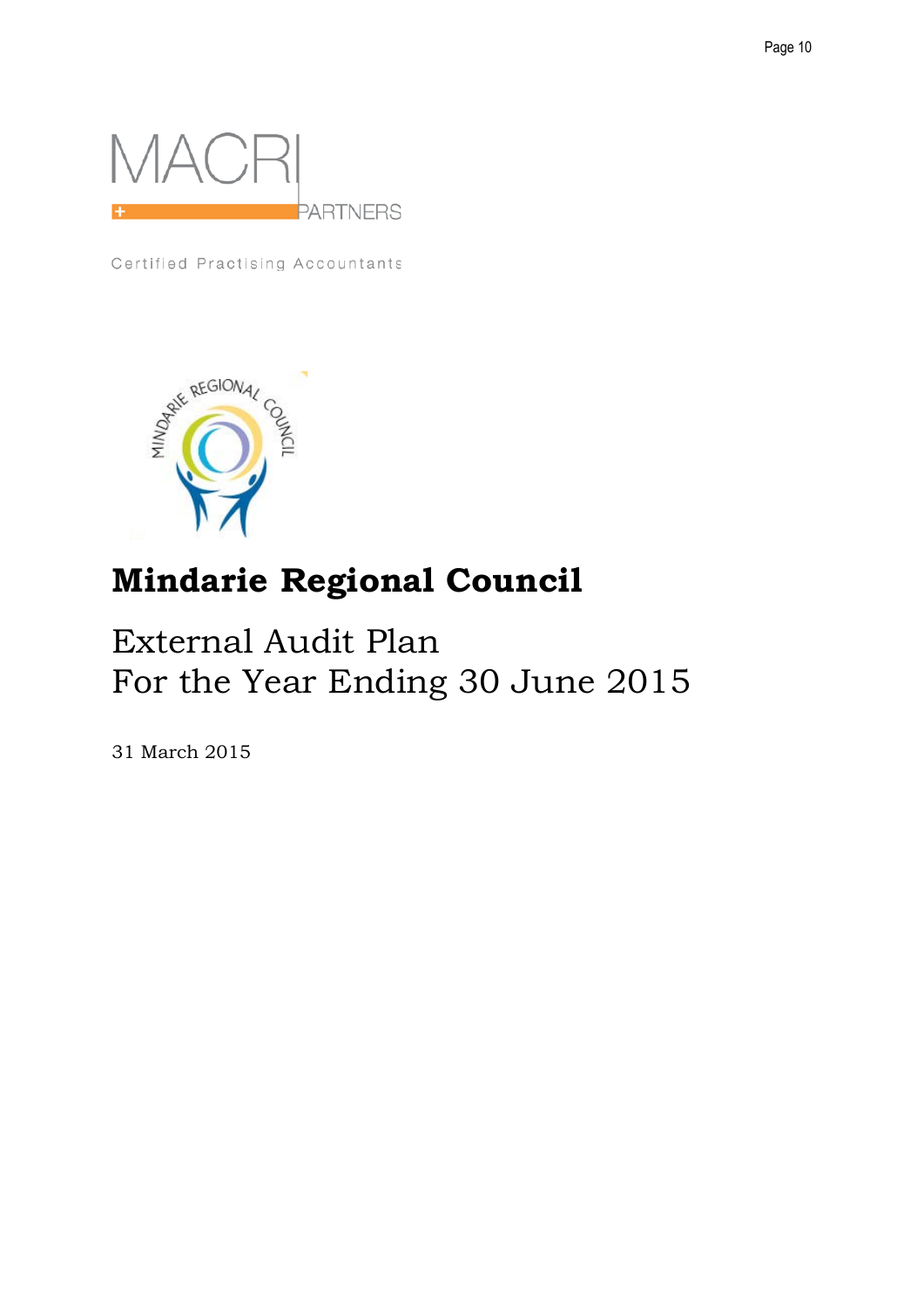### **Table of Contents**

| 1.  |     |  |  |  |  |  |  |
|-----|-----|--|--|--|--|--|--|
| 2.  |     |  |  |  |  |  |  |
| 3.  |     |  |  |  |  |  |  |
| 4.  |     |  |  |  |  |  |  |
|     | (a) |  |  |  |  |  |  |
|     | (b) |  |  |  |  |  |  |
| 5.  |     |  |  |  |  |  |  |
| 6.  |     |  |  |  |  |  |  |
| 7.  |     |  |  |  |  |  |  |
| 8.  |     |  |  |  |  |  |  |
| 9.  |     |  |  |  |  |  |  |
|     |     |  |  |  |  |  |  |
| 11. |     |  |  |  |  |  |  |
| 12. |     |  |  |  |  |  |  |
|     |     |  |  |  |  |  |  |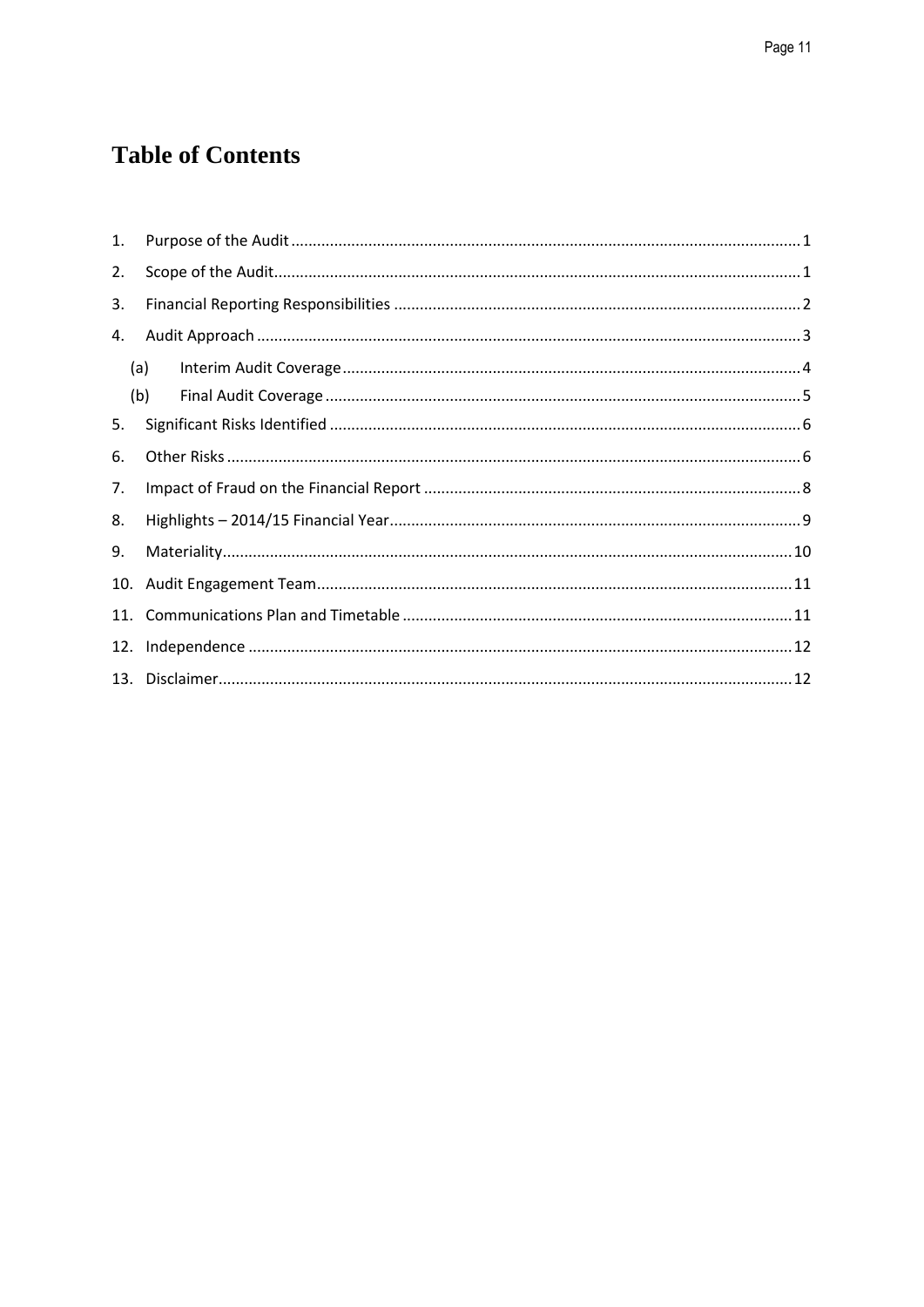### <span id="page-11-0"></span>**1. Purpose of the Audit**

The purpose of this audit plan is to summarise our external audit approach in relation to the statutory audit of the Mindarie Regional Council for the financial year ending 30 June 2015.

Our Audit Plan has been prepared to inform the officers and the Audit Committee of Mindarie Regional Council about our responsibilities as your external auditors and how we plan to discharge them.

The plan focuses on:

- Documenting our audit approach, including:
	- audit process;
	- materiality;
	- approach to auditing key financial statement risk issues; and
	- completion;
- Presenting our audit engagement team;
- Highlighting relevant independence and governance matters;
- Providing a preliminary assessment of timing;

Our audit approach is focused on assessing and responding to the risk of misstatement in the financial statements.

We are committed to audit quality and the requirements of independence based on Macri Partners' and the accounting profession's strict rules and policies. We have made our initial assessment of potential threats to independence and have adopted appropriately robust safeguards to address those risks and protect independence.

### <span id="page-11-1"></span>**2. Scope of the Audit**

We will conduct an independent audit of the financial statements in order to express an opinion on it to the members of the Mindarie Regional Council.

Our audit will be conducted in accordance with Australian Auditing Standards with the objective of reducing the level of material misstatement in the financial statements to an acceptably low level. These standards have been fully updated and revised to improve their clarity and in some cases this is accompanied by additional audit requirements. We are required to comply with them for the audit of your 2014/15 accounts.

We plan and perform our audit to be able to provide reasonable assurance that the financial statements are free from material misstatement and give a true and fair view. We use professional judgement to assess what is material. This includes consideration of the amount and nature of transactions.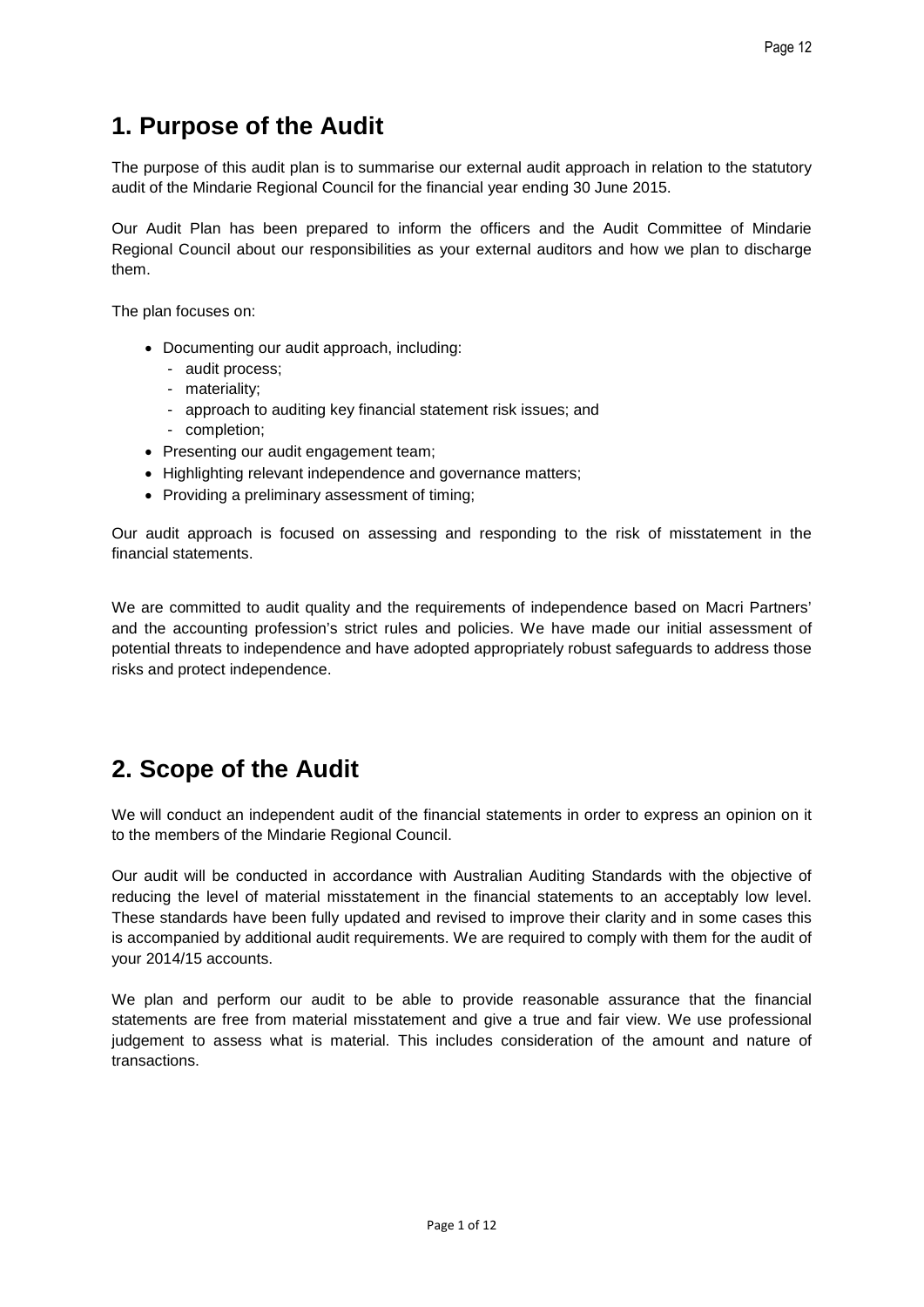### <span id="page-12-0"></span>**3. Financial Reporting Responsibilities**

### **Management**

- Prepare financial statements and notes in accordance with Australian Accounting Standards, Local Government Act 1995 (as amended) and Regulations under the Act
- Design, implement and maintain effective internal control over financial reporting processes
- Risk management
- Exercise sound judgement in selecting and applying critical accounting policies
- Safeguard assets
- Prevent, detect and correct errors
- Prevent and detect fraud
- Provide representations to external auditors
- Assess quantitative and qualitative impact of misstatements discovered during the audit on fair presentation of the financial statements
- Confirm the effective operations of financial reporting controls and disclosures in the annual financial statements

#### **External Audit**

- Conduct audit in accordance with professional standards and applicable financial reporting framework (i.e. Auditing Standards and Australian Accounting Standards)
- Express an opinion on whether the financial statements present a true and fair view in accordance with Australian Accounting Standards, Local Government Act 1995 (as amended) and Regulations under the Act
- Plan and perform the audit to obtain reasonable assurance (not absolute assurance) as to whether the accounts are free of material misstatements, whether caused by error or fraud
- Maintain audit independence

### **Audit Committee**

- Create a culture of honesty and ethical behaviour; set the proper tone and emphasise fraud prevention
- Oversee management, including ensuring that management establishes and maintains internal control to provide reasonable assurance regarding integrity and reliability of financial reporting
- Oversee management activities which ensure appropriate risk management and controls are in place for monitoring risk and compliance with policies, procedures and laws
- Review the Council's performance
- Liaise with the external auditors to facilitate external audit
- Review annual financial statements and recommend approval to the Council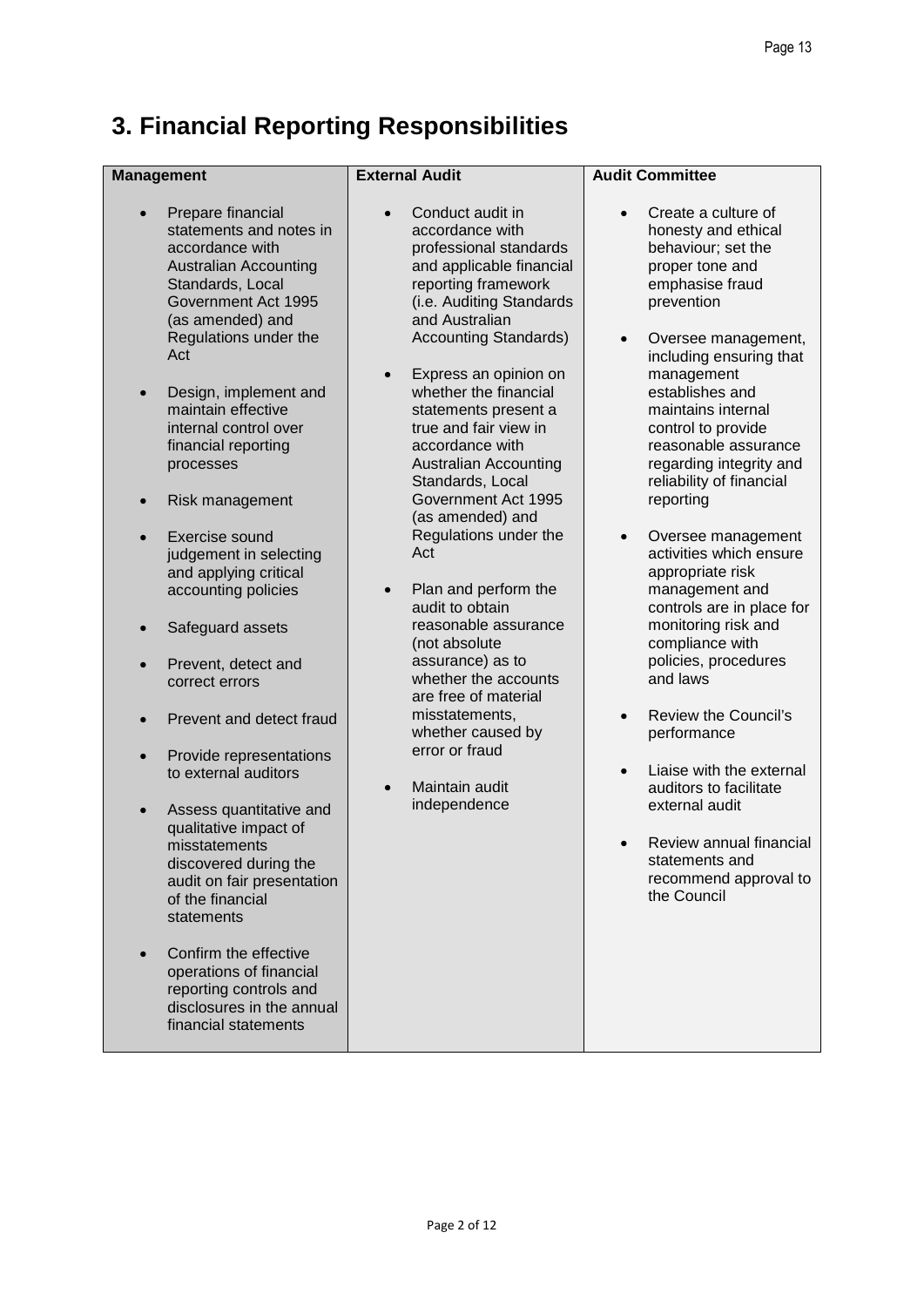### <span id="page-13-0"></span>**4. Audit Approach**

Our objective is to provide an independent auditor's opinion on the financial report of the Mindarie Regional Council for the year ending 30 June 2015. Our audit methodology is split into two stages and is applied uniquely to your circumstances. It involves the following activities.



Our audit approach is also based on understanding and evaluating your internal control environment and where appropriate validating these controls, if we wish to place reliance on them. This work is supplemented with substantive audit procedures, which include detailed testing of transactions and balances and suitable analytical procedures.

Our audit procedures will focus on those areas of the Mindarie Regional Council's activities that are considered to represent the key audit risks identified in our planning memorandum and through discussions with management and the Audit Committee during the course of our audit.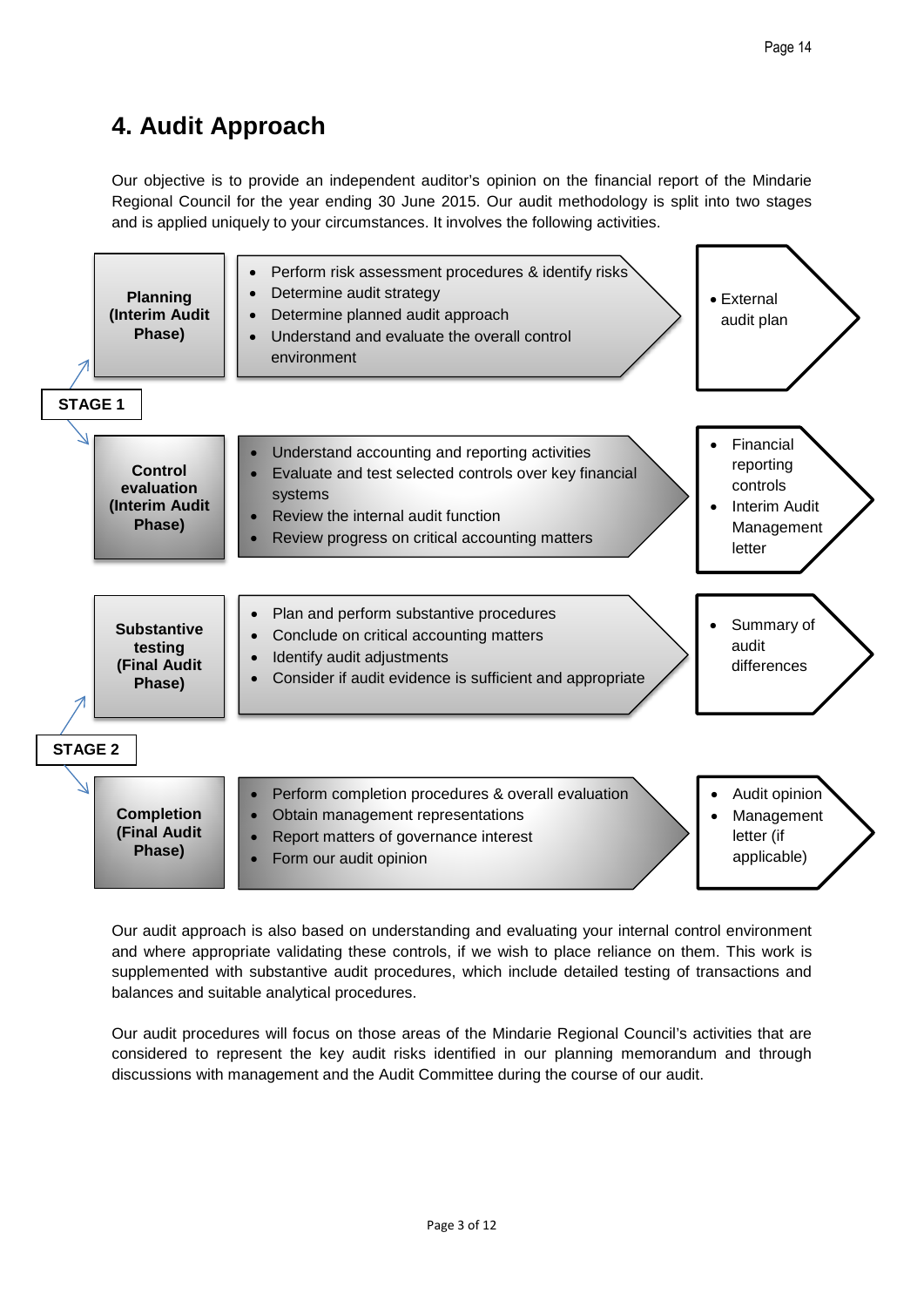### <span id="page-14-0"></span>**(a) Interim Audit Coverage**

Our examination of internal controls during interim audit for the year ending 30 June 2015 will be carried out for audit purposes designed primarily for the purpose of expressing an opinion on the financial statements of the Mindarie Regional Council.

During our interim audit visit, we will focus on updating our understanding of the Council's internal controls. This includes reviewing the control environment, risk assessment processes and relevant aspects of information systems controls. Following on from this, we will use the results of this assessment to determine how much we can rely on the information produced from the Council's systems during our final audit visit.

The interim audit is not intended to cover all aspects of the Council's internal controls and accounting systems and is limited to those matters that arise from our normal audit procedures. To this end, we have designed audit programs to carry out our interim audit and we summarise below the areas which we normally cover:

- Bank Reconciliations
- **Investment of Surplus Funds**
- **Purchase of Goods and Services and Payments**
- **Creditors**
- **Receipting**
- **Sundry Debtors**
- **-** Pavroll
- Fixed Assets (Property, Plant and Equipment and Infrastructure)
- General Accounting (Journals, General Ledger, etc.)
- **IT Controls**
- Registers (Tender, etc.)
- **-** Minutes Review
- Other financial matters/issues requested by the management/audit committee
- Discuss progress on audit findings and recommendations reported by the Auditor in the previous:
	- o interim audit management letter
	- o final Audit Completion Report to the Audit Committee to check what action has been taken and audit implications.

Any significant issues arising during the course of the audit will be discussed and management report will be issued.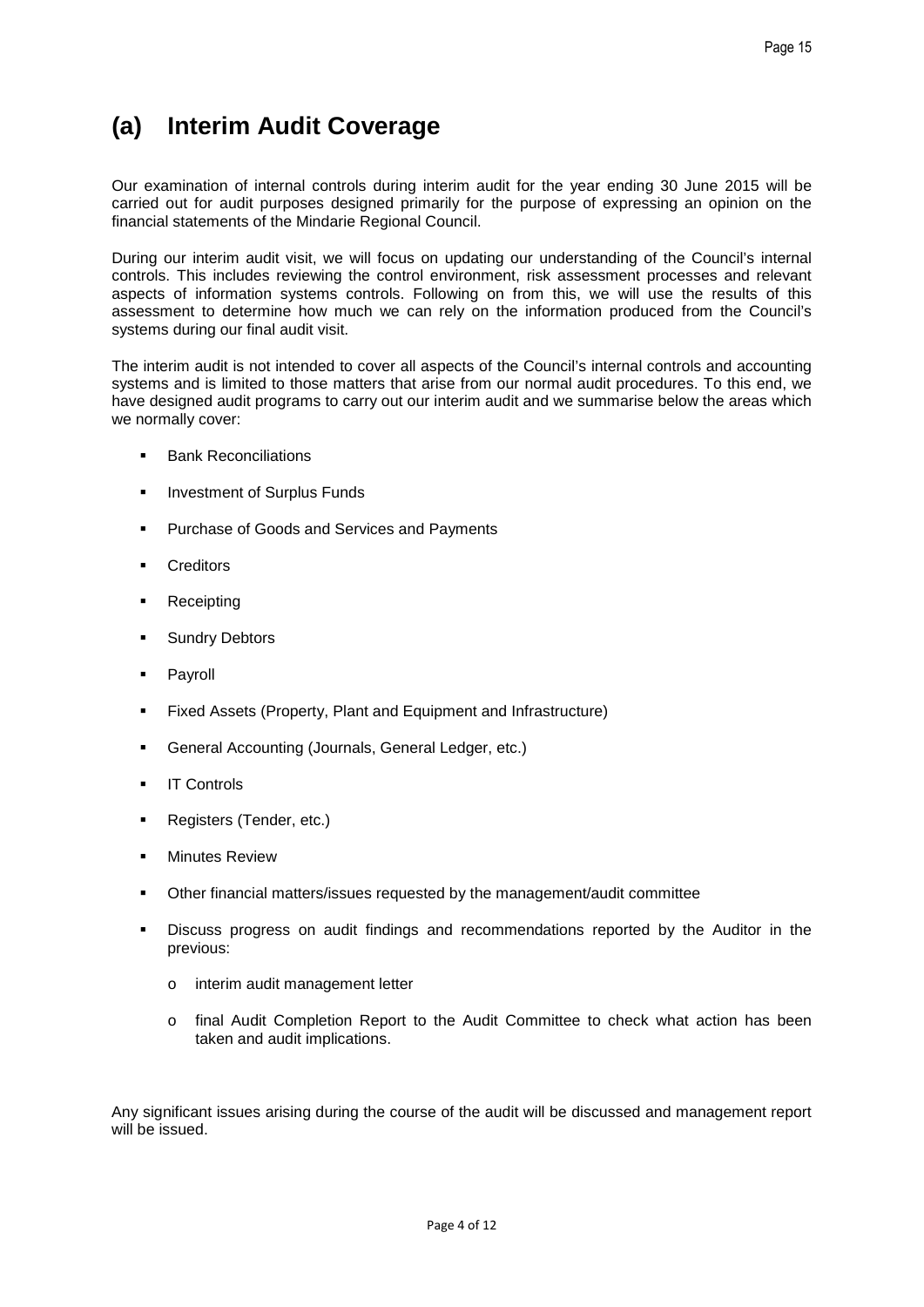### <span id="page-15-0"></span>**(b) Final Audit Coverage**

During our final audit visit, we will focus on auditing the balances, disclosures and other information included in the Council's financial statements.

- **Current Assets** 
	- Bank and investments
	- Receivables and prepayments
	- Inventories
	- **Other assets**
- Non-Current Assets
	- Property, plant and equipment
	- Infrastructure and depreciation
	- Resource recovery facility
	- **Excavation work**
	- Rehabilitation assets
- **E** Liabilities (Current and non-current)
	- Creditors and accruals
	- Loan borrowings including new loans raised
	- Provision for employee entitlements
	- Rehabilitation provision
- **Equity**
- Analytical Review of Budget vs Actual (Statement of Comprehensive Income)
- **Statement of Cash Flows**
- **Statement of Changes in Equity**
- Accounting Policies and Notes to the Financial Statements
- **Reserve Funds**
- **-** Contingent Liabilities
- **•** Capital Commitments
- **Financial Ratios**
- Any other statutory obligations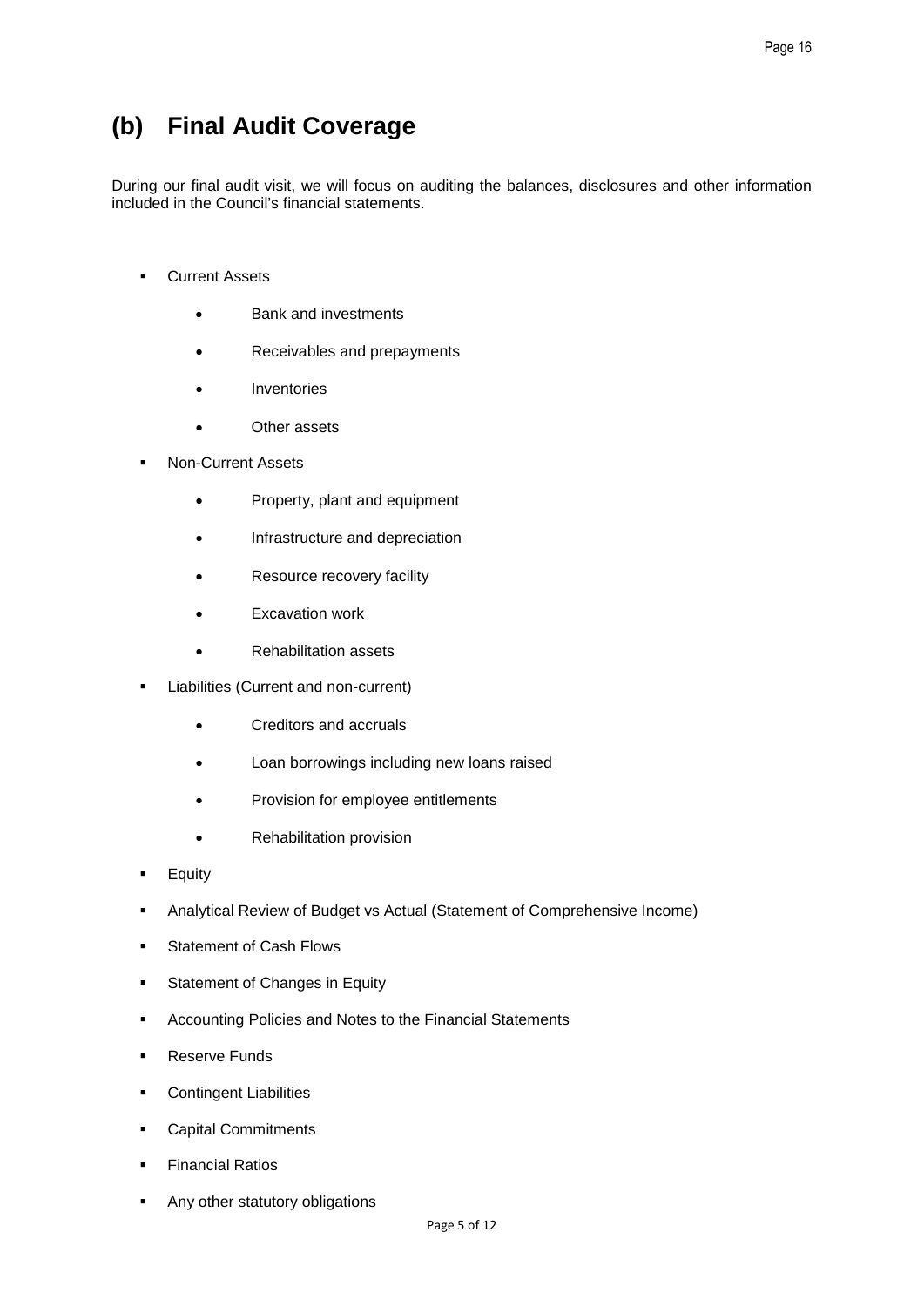### <span id="page-16-0"></span>**5. Significant Risks Identified**

"Significant risks often relate to significant non-routine transactions and judgmental matters. Nonroutine transactions are transactions that are unusual, either due to size or nature, and that therefore occur infrequently. Judgmental matters may include the development of accounting estimates for which there is significant measurement uncertainty".

In this section, we outline the significant risks of material misstatement which we have identified.

| <b>Focus Area</b>                                                                         | <b>Financial Statement Impact</b>                                                             | <b>Planned Audit Approach</b>                                                                                                                                                                                                                                                                                                                                                                                                                                                                                                                                                                                                                                                              |
|-------------------------------------------------------------------------------------------|-----------------------------------------------------------------------------------------------|--------------------------------------------------------------------------------------------------------------------------------------------------------------------------------------------------------------------------------------------------------------------------------------------------------------------------------------------------------------------------------------------------------------------------------------------------------------------------------------------------------------------------------------------------------------------------------------------------------------------------------------------------------------------------------------------|
| Property Plant and<br>Equipment<br>Infrastructure<br><b>Resource Recovery</b><br>Facility | Valuation and accuracy of Property<br>Plant and Equipment and<br>infrastructure asset classes | Review the basis of any asset<br>$\triangleright$<br>valuations (at fair value) undertaken and<br>in doing so consider:<br>the judgements, assumptions and<br>data used;<br>the reasonableness of any<br>estimation techniques applied; and<br>the expertise and appropriateness<br>of valuations undertaken by your<br>external valuer.<br>Substantiate the adjustments after<br>valuation in the general ledger and<br>asset register<br>Review of the reconciliation between<br>$\blacktriangleright$<br>asset register and general ledger<br>Sample testing of acquisitions, disposals<br>➤<br>and write-offs<br>Review of depreciation/amortisation<br>➤<br>charge for reasonableness |
| Rehabilitation<br>Provisions                                                              | Completeness, Accuracy and<br>Valuation of Rehabilitation Provisions                          | Review of the estimates and<br>$\triangleright$<br>assumptions in the model developed by<br>management for estimating total future<br>rehabilitation expenditures over the<br>landfill discounted to net present value                                                                                                                                                                                                                                                                                                                                                                                                                                                                     |

### <span id="page-16-1"></span>**6. Other Risks**

| <b>Focus Area</b> | <b>Financial Statement Impact</b>                                                   | <b>Planned Audit Approach</b>                                             |
|-------------------|-------------------------------------------------------------------------------------|---------------------------------------------------------------------------|
| Revenue           | Completeness and accuracy<br>of Fees and charges, Grant<br>income and Other revenue | Control testing on fees and charges and<br>selected other revenue         |
|                   |                                                                                     | Test a sample of revenue transactions to<br>⋗<br>supporting documentation |
|                   |                                                                                     | Substantive analytical procedures                                         |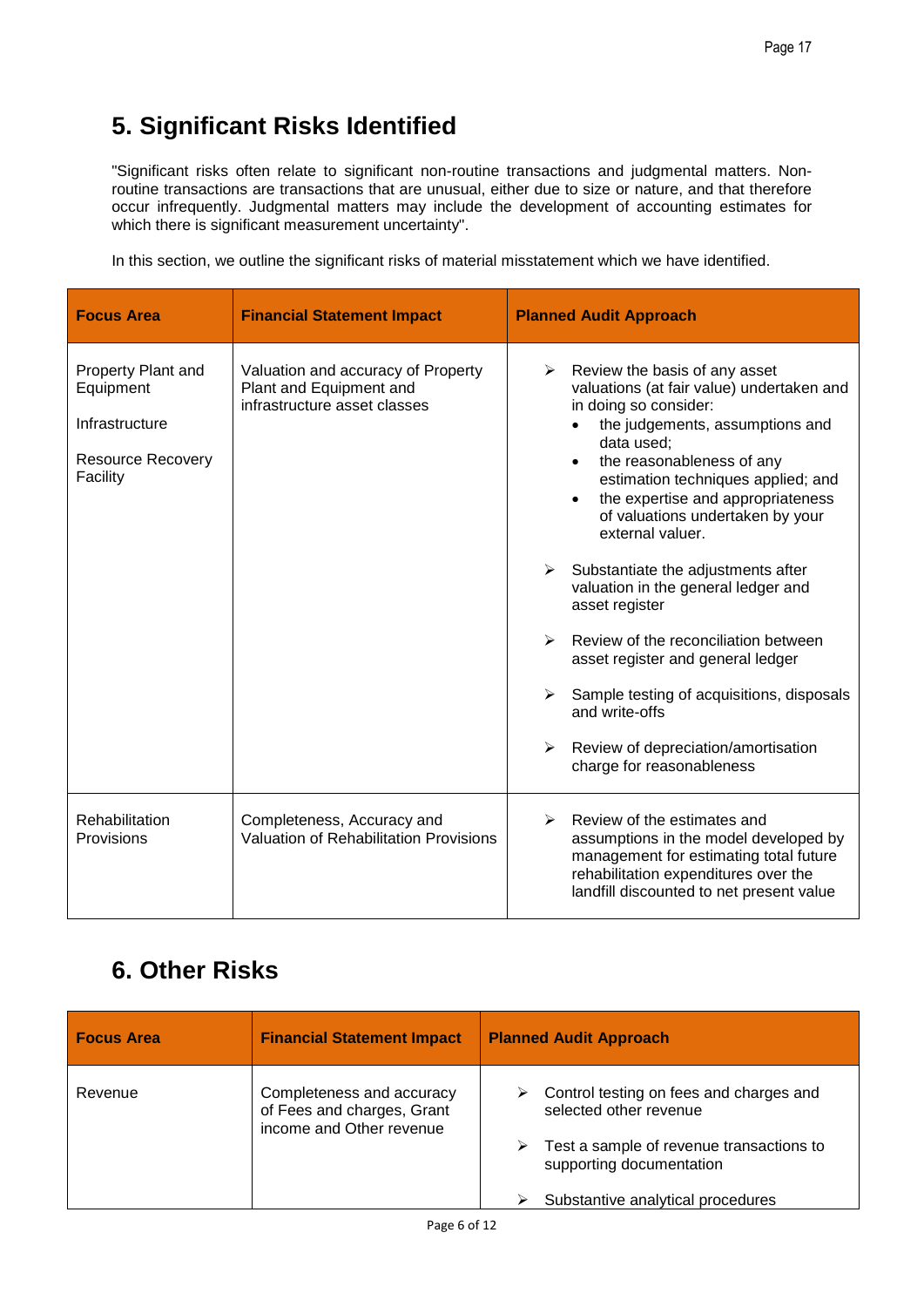| <b>Focus Area</b>                                      | <b>Financial Statement Impact</b>                                                                                          | <b>Planned Audit Approach</b>                                                                                                                                 |
|--------------------------------------------------------|----------------------------------------------------------------------------------------------------------------------------|---------------------------------------------------------------------------------------------------------------------------------------------------------------|
| <b>Expenses</b>                                        | Completeness of operating<br>expenses                                                                                      | Review of expenditure incurring and<br>➤<br>approval processes                                                                                                |
|                                                        |                                                                                                                            | Test a sample of expenditure transactions to<br>➤<br>supporting documentation                                                                                 |
|                                                        |                                                                                                                            | Analytical review of operating expenditure<br>⋗                                                                                                               |
| Payroll                                                | Completeness of payroll<br>expenses                                                                                        | Review and assess controls over the payroll<br>➤<br>process                                                                                                   |
|                                                        |                                                                                                                            | Analytical review of employee expenditure<br>➤                                                                                                                |
| Cash and Cash<br>Equivalents,<br>Investments           | Existence, completeness and<br>accuracy of cash and<br>investment balances held with<br>financial institutions             | Obtain external confirmations from the<br>➤<br>relevant financial institutions                                                                                |
| <b>Trade and Other</b><br><b>Receivables</b>           | Existence, completeness and<br>accuracy of receivables                                                                     | Obtain external confirmations for material<br>➤<br>balances                                                                                                   |
|                                                        |                                                                                                                            | Assess adequacy of provision for bad and<br>➤<br>doubtful debts                                                                                               |
| <b>Trade and Other</b><br>Payables                     | Existence, Completeness and<br>accuracy of Sundry Creditors                                                                | Perform search for unrecorded liabilities<br>➤                                                                                                                |
| and Accrued Expenses                                   |                                                                                                                            | Review of trade payables and accrued<br>≻<br>expenses                                                                                                         |
|                                                        |                                                                                                                            | Vouching significant balances<br>≻                                                                                                                            |
| Provisions for Carbon<br>Pricing                       | Completeness, Accuracy and<br>Valuation of Carbon Pricing<br>provisions                                                    | ≻<br>Review of the model and methodology used<br>by management for estimating future carbon<br>emissions from the landfill discounted to net<br>present value |
|                                                        |                                                                                                                            | ≻<br>Review calculation of the carbon pricing<br>provisions                                                                                                   |
| <b>Borrowings</b>                                      | Existence, completeness and<br>accuracy of borrowings with<br>the Western Australian<br><b>Treasury Corporation (WATC)</b> | Obtain external confirmations from the<br>⋗<br><b>WATC</b>                                                                                                    |
| <b>Provisions for Annual</b><br>and Long Service Leave | Completeness, Accuracy and<br>Valuation of Annual and Long<br>Service Leave provisions                                     | Review calculation of annual leave and long<br>➤<br>service leave provisions                                                                                  |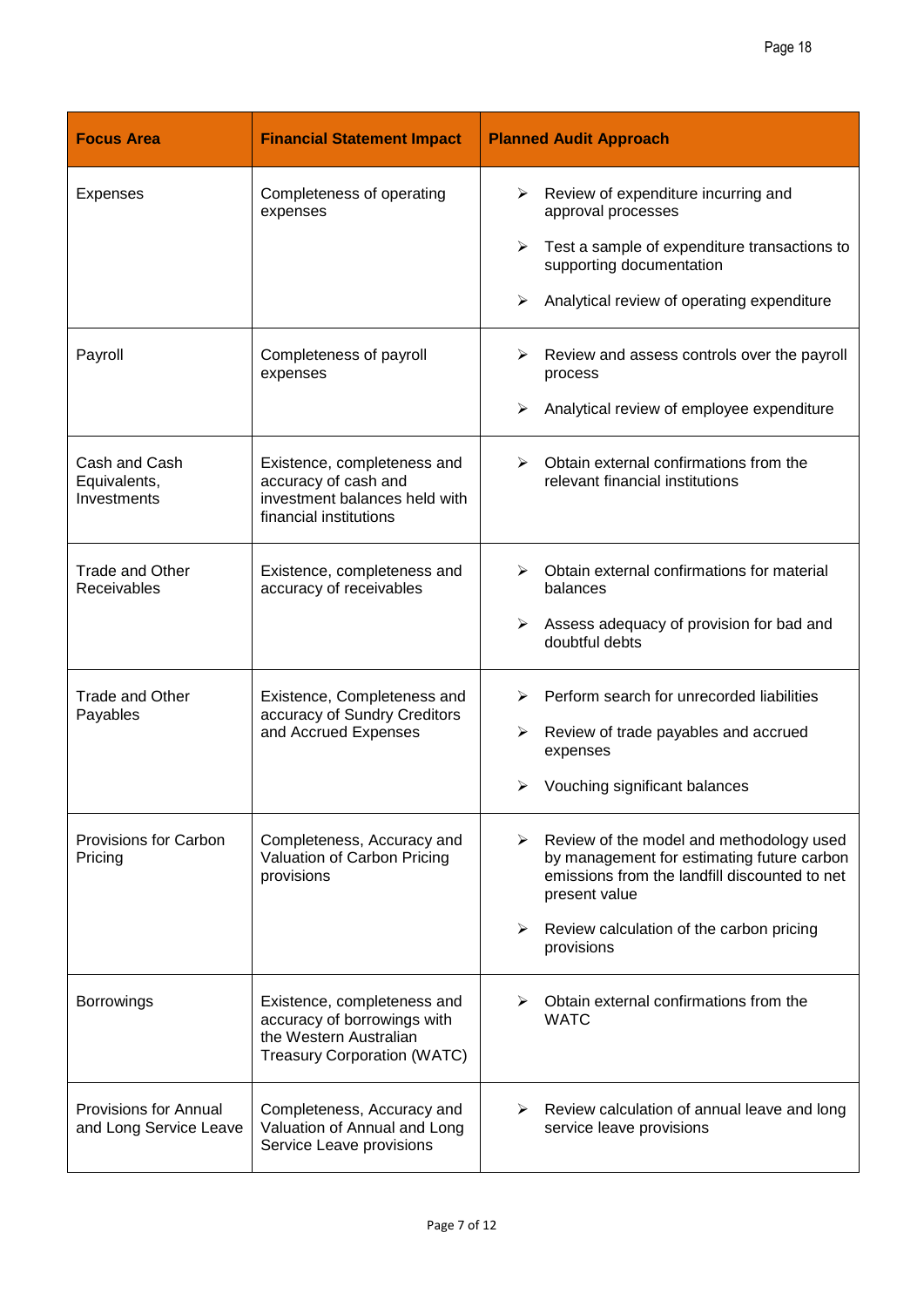### <span id="page-18-0"></span>**7. Impact of Fraud on the Financial Report**

**In accordance with Auditing Standard ASA 240 "The Auditor's responsibility to consider fraud in an Audit of a Financial Report", we will undertake specific procedures and report findings to the Council in respect of financial reporting fraud. The following diagram highlights the phases of our work on fraud.**

The Council and senior management have responsibility for maintaining internal controls that prevent or detect fraud or error, and assuring regulatory compliance. The Council should be informed by management of any actual or suspected fraud or material errors. We are not responsible for preventing or detecting fraud. However, we are required to consider the risk of material misstatement due to fraud when performing our risk assessments.

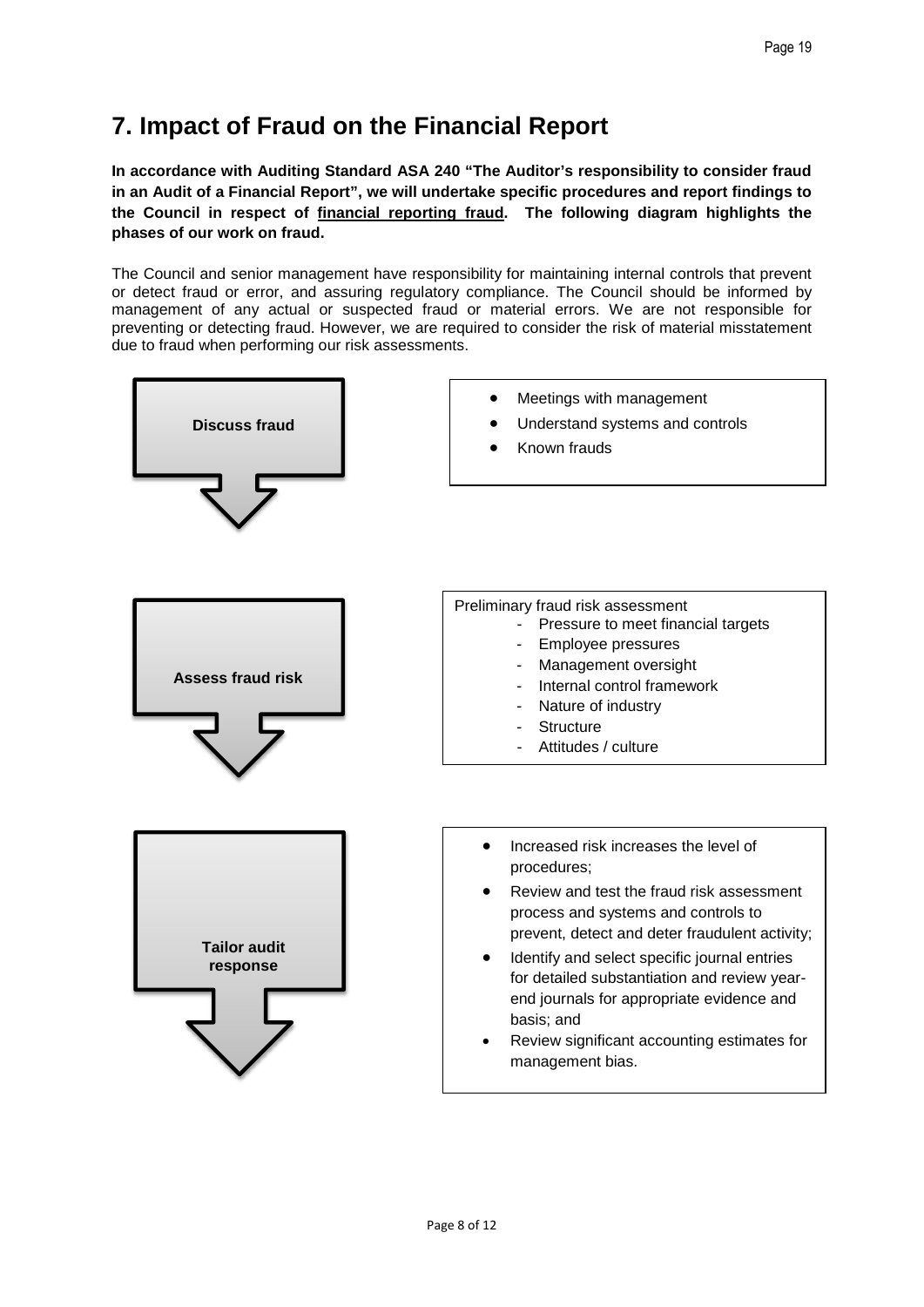### <span id="page-19-0"></span>**8. Highlights – 2014/15 Financial Year**

### **Regulatory Environment**

The second phase of fair value implementation was undertaken in the 2014 financial year with respect to Property, Plant and Equipment.

Following the timetable set in the Regulation 17A of the Local Government (Financial Management) Regulations 1996 and our discussions with management, the next class of assets to be revalued by the Council are as follows:

| <b>Financial Year</b> | <b>Asset Group - Resources</b>                                                                                            |
|-----------------------|---------------------------------------------------------------------------------------------------------------------------|
| 2014/15               | Property, Plant and Equipment<br>➤<br>Infrastructure (landfill cells etc.)<br>➤<br><b>Resource Recovery Facility</b><br>➤ |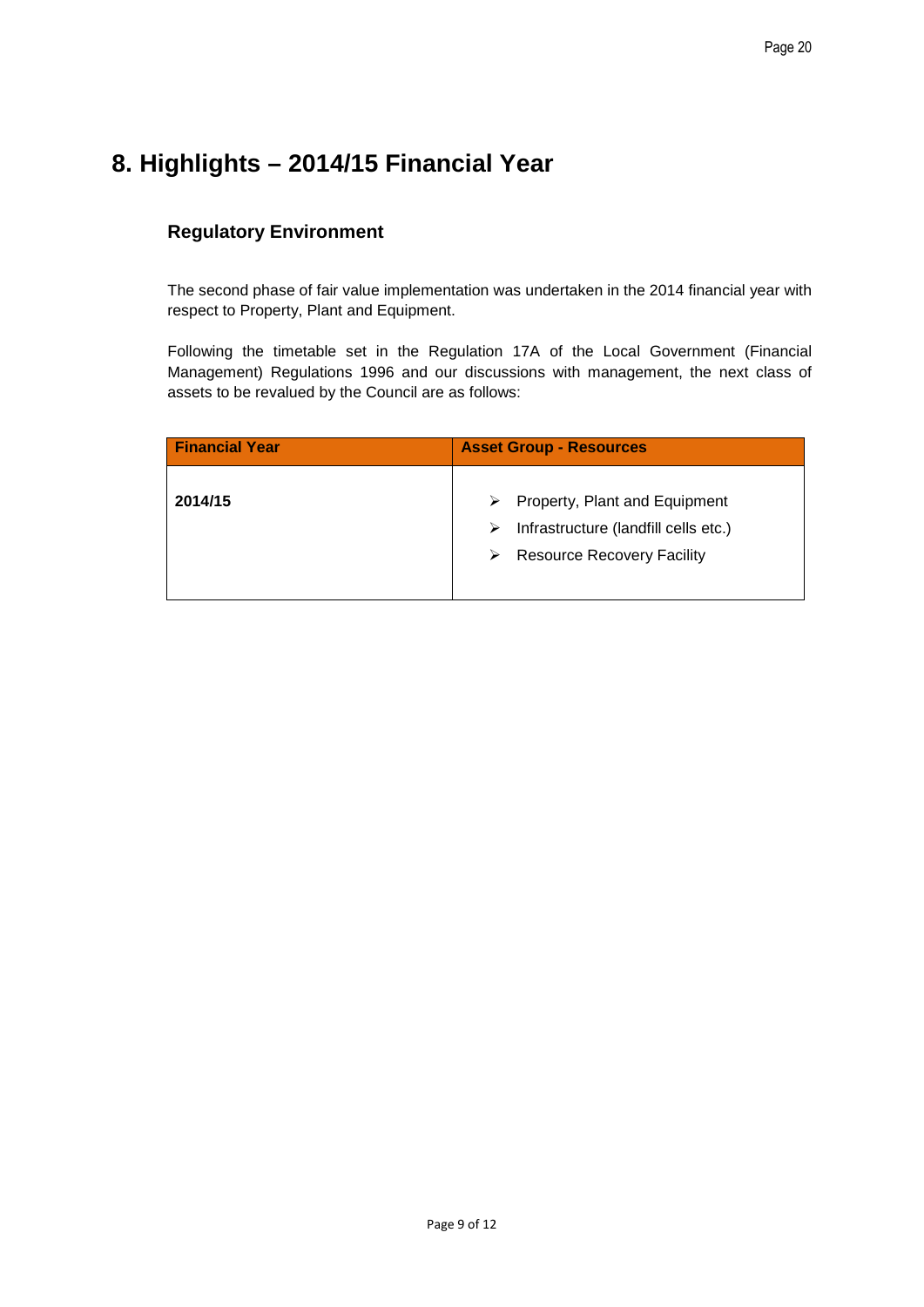### <span id="page-20-0"></span>**9. Materiality**

Materiality drives the scope of our audit and is determined in accordance with the auditing standard requirements. We plan and perform our audit to provide reasonable assurance that the financial statements are free from material misstatement and give a true and fair view. We use professional judgement to assess what is material. This includes consideration of the amount and nature of transactions.

| <b>Type of Materiality</b>        | <b>What is it used for?</b>                                                                                                                                                                                                                                                                                                                                                                                                                                                                                                                                                                                                                                                                                                                                                                                                                                                                                                                                       | <b>Amount for 2015 Year</b>                                                                     |
|-----------------------------------|-------------------------------------------------------------------------------------------------------------------------------------------------------------------------------------------------------------------------------------------------------------------------------------------------------------------------------------------------------------------------------------------------------------------------------------------------------------------------------------------------------------------------------------------------------------------------------------------------------------------------------------------------------------------------------------------------------------------------------------------------------------------------------------------------------------------------------------------------------------------------------------------------------------------------------------------------------------------|-------------------------------------------------------------------------------------------------|
| Overall materiality               | Our overall materiality for the Council is calculated<br>as a percentage of gross operating expenditure;<br>this represents the level at which we would<br>consider qualifying our audit opinion and is<br>consistent with the prior year.                                                                                                                                                                                                                                                                                                                                                                                                                                                                                                                                                                                                                                                                                                                        | \$1,000,000<br>Approximately 2% of<br><b>Total Budgeted</b><br>Expenditure (2015 year)<br>\$53m |
| Performance<br>materiality        | We determine performance materiality (from<br>overall materiality) in order to assess risks of<br>material misstatement and to determine the<br>nature, timing and extent of audit procedures.<br>This is the level to which we plan our audit work<br>and identify significant accounts.                                                                                                                                                                                                                                                                                                                                                                                                                                                                                                                                                                                                                                                                         | \$750,000<br>which has<br>been set at 75% of<br><b>Overall Materiality</b>                      |
| <b>Trivial error</b><br>threshold | Auditing Standard ASA 450 Evaluation<br>of<br>Misstatements Identified during the Audit requires<br>that we record all misstatements identified except<br>those which are "clearly trivial". Matters which are<br>clearly trivial are those which we expect not to<br>have a material effect on the financial statements<br>even if accumulated. When there is<br>any<br>uncertainty about whether one or more items are<br>clearly trivial, the matter is considered not to be<br>clearly trivial.<br>We determine a trivial error threshold (from<br>materiality) in order to accumulate misstatements<br>identified during the audit.<br>We will not report misstatements below the<br>threshold level unless we believe that the nature<br>of the misstatement should be of concern. We will<br>include<br>summary of any uncorrected<br>a<br>misstatements identified during our audit in our<br>year-end Audit Completion Report to the Audit<br>Committee. | \$50,000<br>which has been set at<br>5% of Overall Materiality                                  |

We will reassess materiality based on year-end results or new information to confirm whether it remains appropriate for evaluating the effects of uncorrected misstatements on the financial statements.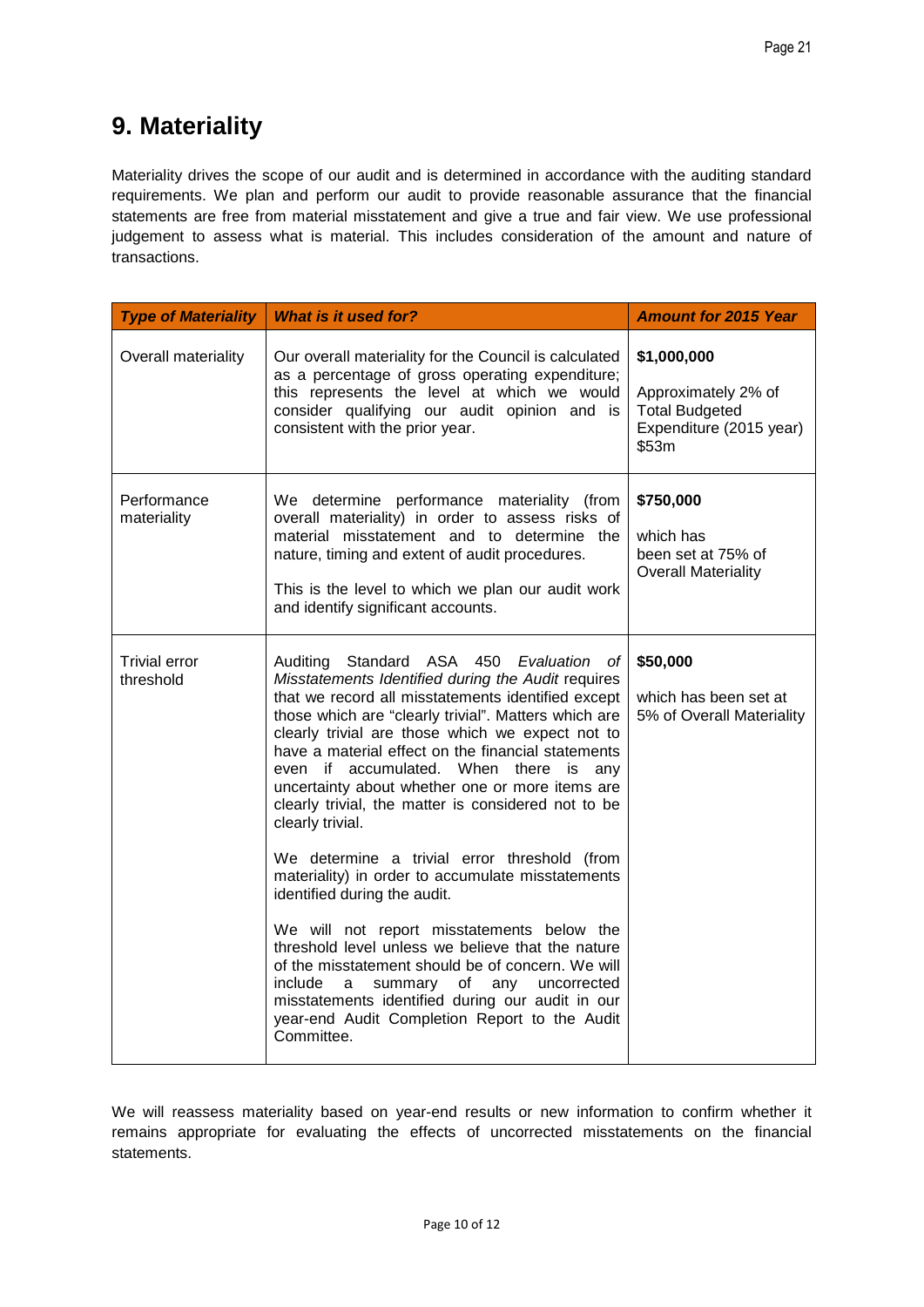### <span id="page-21-0"></span>**10. Audit Engagement Team**

The audit team consists of the key members listed below:

| <b>Engagement Role</b> | <b>Name</b>   | <b>Responsibilities</b>                                                                                                                                                                                                             |  |  |  |  |
|------------------------|---------------|-------------------------------------------------------------------------------------------------------------------------------------------------------------------------------------------------------------------------------------|--|--|--|--|
| <b>Audit Partner</b>   | Anthony Macri | Engagement leader responsible for the audit,<br>including:<br>liaison with the Chief Executive Officer and<br>audit committee members<br>agreeing the audit plan<br>signing of external audit opinion and other<br>relevant reports |  |  |  |  |
| Audit Manager          | Mit Gudka     | Responsible for:<br>key contact for operational audit matters<br>ensuring delivery to timetable<br>management of targeted work<br>overall review of audit outputs                                                                   |  |  |  |  |

### <span id="page-21-1"></span>**11. Communications Plan and Timetable**

Auditing Standard **ASA 260 'Communication of audit matters with those charged with governance'** requires auditors to plan with those charged with governance the form and timing of communications with them. We have assumed that 'those charged with governance' are the Audit Committee.

| <b>Output</b>                                               | <b>Timing</b>                                                       |
|-------------------------------------------------------------|---------------------------------------------------------------------|
| Interim Audit Field Work                                    | 14 May 2015 - 15 May 2015<br>(Confirmed with Management)            |
| Provide Interim Management Letter                           | On completion of interim audit and management responses<br>received |
| <b>Final Audit Field Work</b>                               | September 2015 - November 2015<br>(Management to confirm)           |
| Present the Audit Findings Report to<br>the Audit Committee | September 2015 – November 2015<br>(Management to confirm)           |
| Provide Audit Opinion on Financial<br><b>Statements</b>     | September 2015 - November 2015<br>(Management to confirm)           |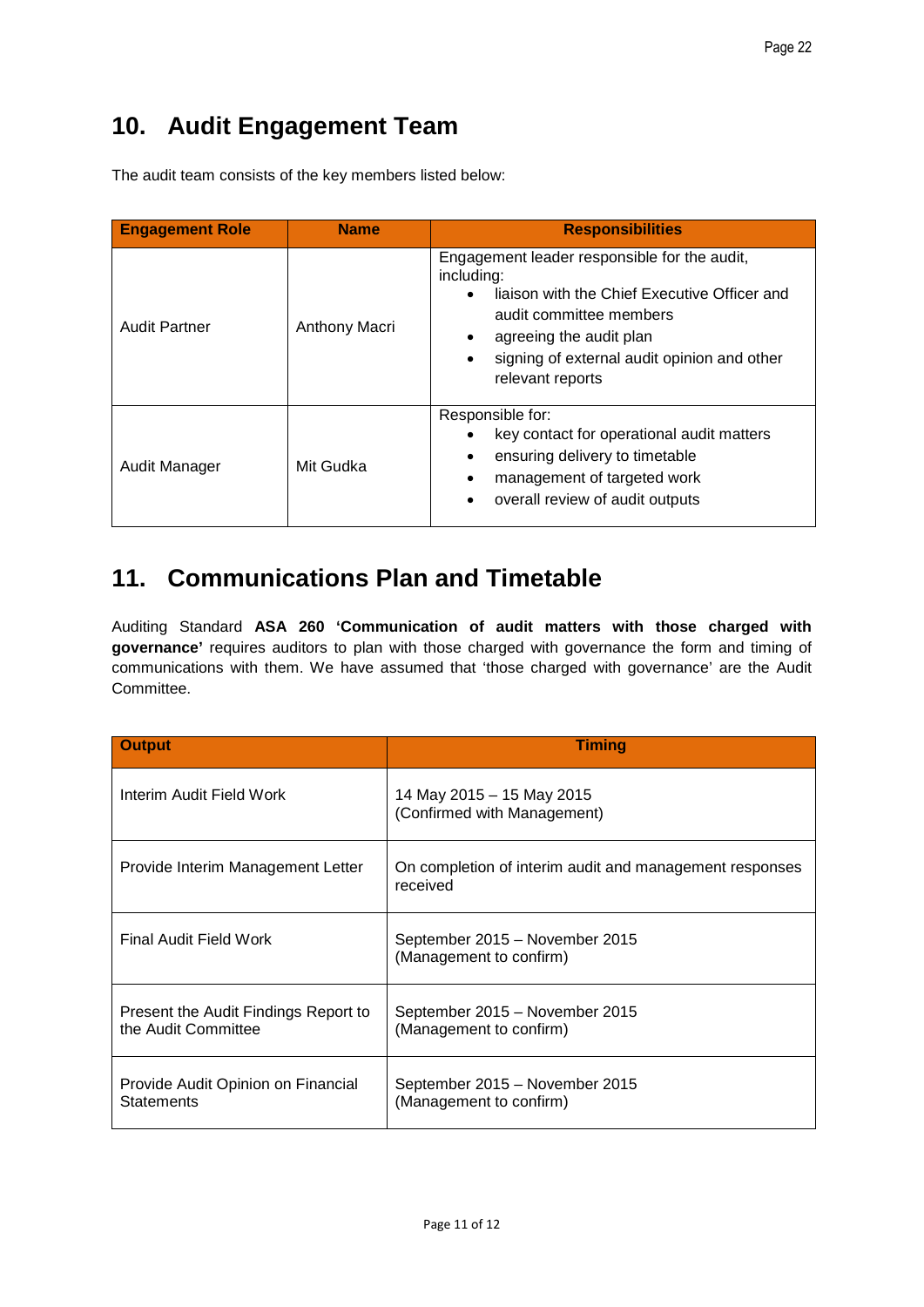### <span id="page-22-0"></span>**12. Independence**

### **Independence and Objectivity Confirmation**

Professional standards require auditors to communicate to those charged with governance, at least annually, all relationships that may bear on the firm's independence and the objectivity of the Audit Engagement Partner and audit staff. The standards also place requirements on auditors in relation to integrity, objectivity and independence.

The standards define 'those charged with governance' as 'those persons entrusted with the supervision, control and direction of an entity'. In your case, this is the Audit Committee.

### **Confirmation Statement**

We confirm that as of March 2015 in our professional judgement, Macri Partners is independent within the meaning of regulatory and professional requirements and the objectivity of the Audit Engagement Partner and audit staff is not impaired.

### <span id="page-22-1"></span>**13. Disclaimer**

This audit plan has been prepared for the Audit Committee and management of the Mindarie Regional Council only. It should not be quoted or referred to, in whole or in part, without our prior written consent. No warranty is given to, and no liability will be accepted from, any party other than the Mindarie Regional Council.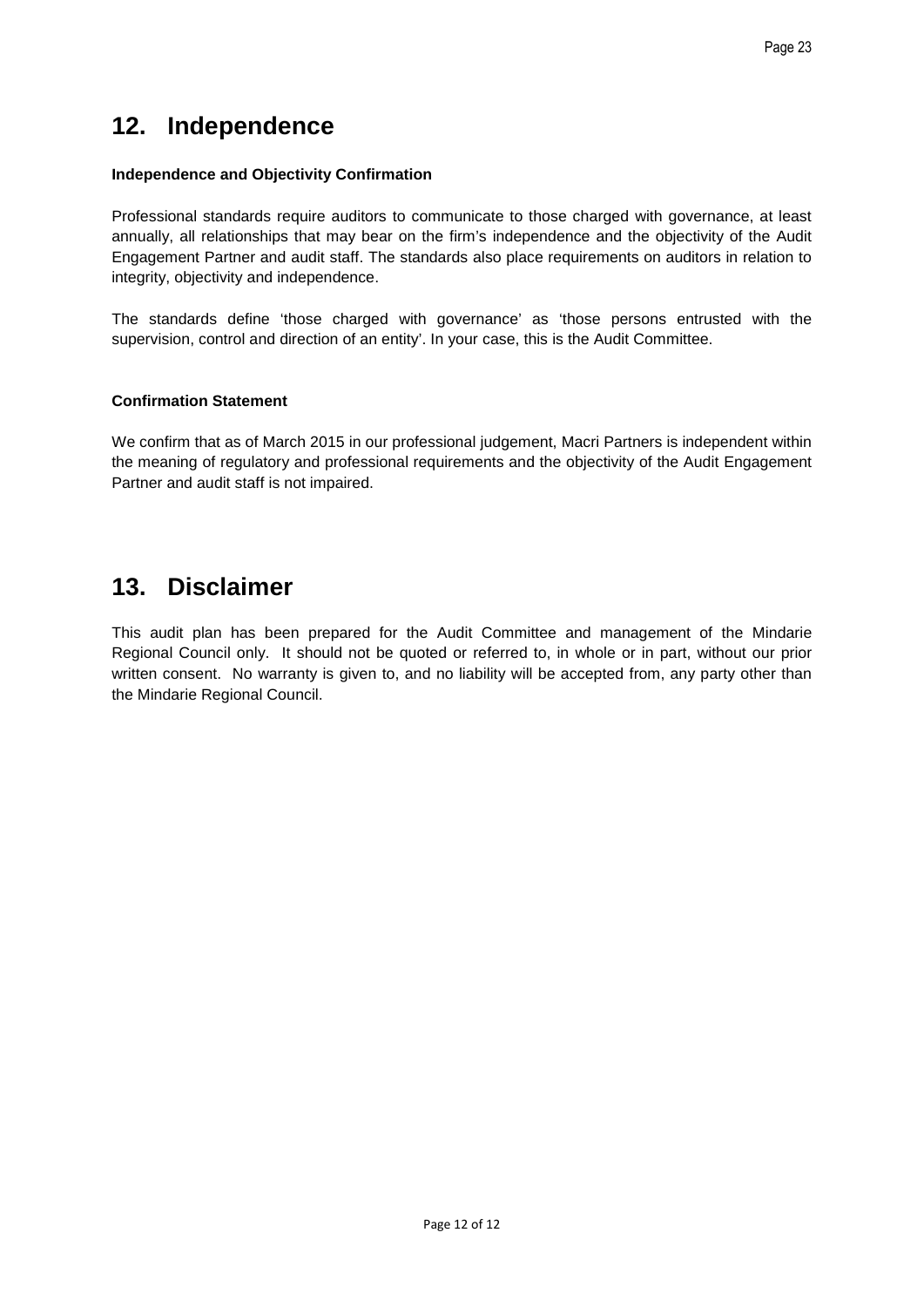**ATTACHMENT 2** 

### **TO ITEM 6.2**

### <span id="page-23-0"></span>**AUDIT COMMITTEE MEETING**

**30 JULY 2015**

**RISK REGISTER SUMMARY**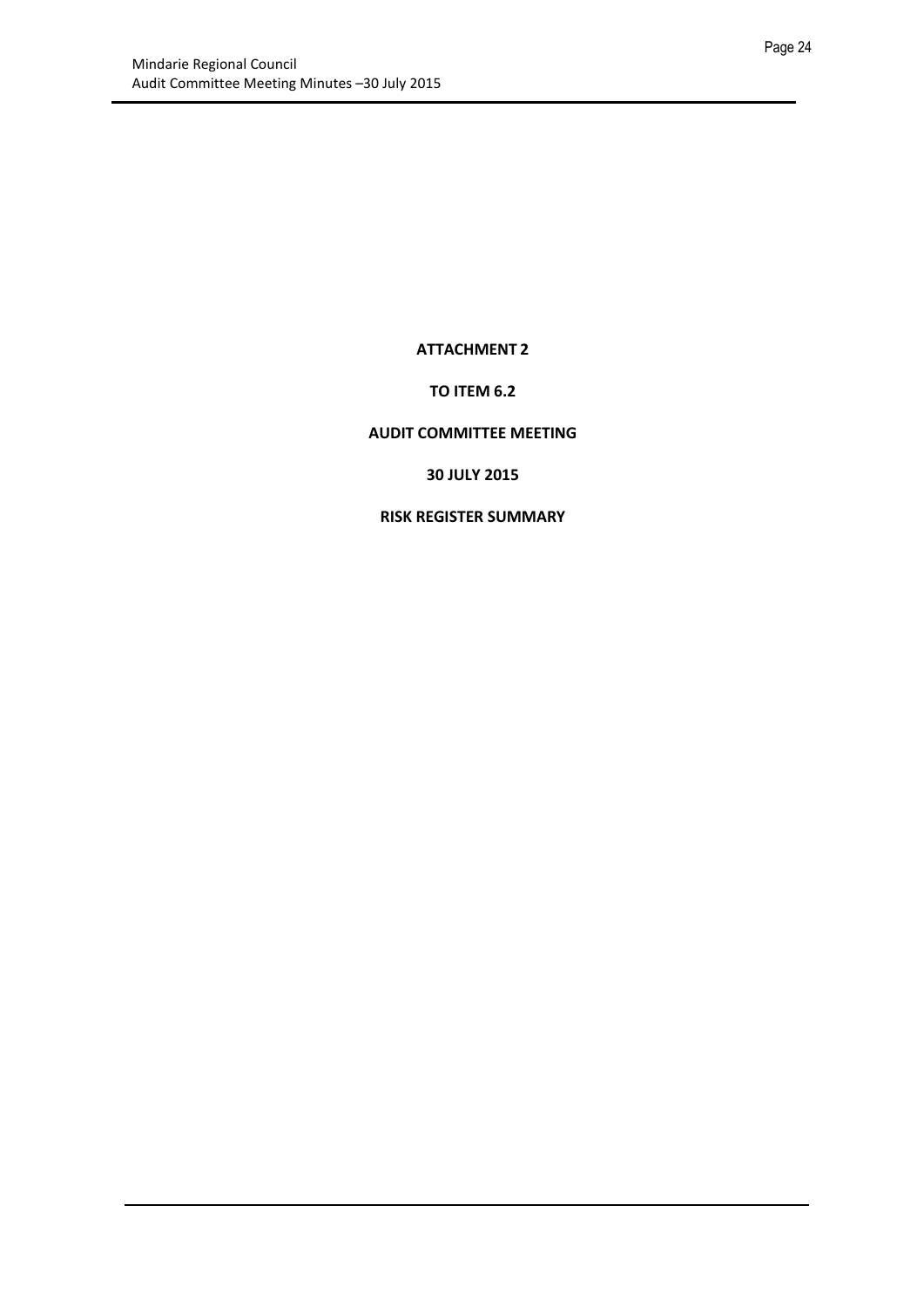#### **Mindarie Regional Council Summary Risk Register January 2015 to - Revised 25 June 2015**

|               | Risk Ref. Risk description                                                                       | <b>Causal factors</b>                                                                                                                                                                                                                                  | Consequence                                                                                                                                                                                  | <b>Existing Controls</b>                                                                                                                                                                                                                                                               | Consequence Likelihood |                         | Risk            | <b>Previous</b><br>rating |                                                                             |
|---------------|--------------------------------------------------------------------------------------------------|--------------------------------------------------------------------------------------------------------------------------------------------------------------------------------------------------------------------------------------------------------|----------------------------------------------------------------------------------------------------------------------------------------------------------------------------------------------|----------------------------------------------------------------------------------------------------------------------------------------------------------------------------------------------------------------------------------------------------------------------------------------|------------------------|-------------------------|-----------------|---------------------------|-----------------------------------------------------------------------------|
| <b>OPS-02</b> | Inability to contain leachate from groundwater<br>within site landfill boundaries.               | Stage 1 unlined<br>Liner failure<br><b>Environmental factors</b><br>Water table rise<br>Third party influence on ground<br>water                                                                                                                       | Water plume<br>Contaminated sites branch status<br>Damaged reputation<br>Urban extraction requirements                                                                                       | Lined landfill<br>Remediation extraction<br>Rediverting leachate<br><b>BEMP</b><br><b>CSM</b><br>Leachate level testing<br><b>DER Contaminated Site Branch</b>                                                                                                                         | 3                      | 5                       | 15              | 20<br>(4/5)               | <b>Risk downgraded</b><br>due to new risk<br>developed OPS-<br>034          |
| OPS-01        | Inability to contain landfill gas within site boundaries Damage to liners<br>Landfill boundaries | Stage 1 unlined<br>Insufficient capture<br>Natural migration of gas<br>Power station failure<br>Infrastructure failure                                                                                                                                 | <b>Environmental impacts</b><br><b>Financial penalties</b><br>Loss of license<br>Poor public perception                                                                                      | Power station<br>Monitoring<br>License conditions<br>Third party design of landfill<br><b>BEPM</b><br>Liners and membranes<br>Stakeholder relationships<br>CSM<br>Contract arrangements with LP&G<br><b>Engaged GHD consultancy services</b>                                           | 5                      | $\overline{\mathbf{3}}$ | 15              |                           |                                                                             |
| STRAT 06      | State Government implements changes to Regional<br>Councils existence                            | Robson Report<br>Proposed legislative change<br><b>WARR Act Review</b>                                                                                                                                                                                 | State Government takes over service<br>LG takes over service<br>Commercial entities enter market<br>WARR Act Review (discussion paper)                                                       | Lobbying with peak bodies<br>Industry networking and consultation<br>Submission to the WARR Act Review                                                                                                                                                                                 | 5                      | $\overline{\mathbf{3}}$ | 15              |                           |                                                                             |
| COR-09        | Failure to effectively manage existing MRC contracts performance                                 | Lack of assigned internal contract<br>owners<br>Lack of contract management<br>skills<br>Lack of data input within system<br>Differing expectations of<br>Poor management of processes<br>Unclear contracts and<br>agreements<br>Lack of communication | Contracts being mis-managed<br>Non compliance with contract terms<br>Inability to achieve best economic outcome<br>Reduced efficiencies<br>Loss of storage space<br><b>Staff frustration</b> | Key dates logged in IN Control System<br><b>Assigned Contract Manager</b><br>Tendering process<br><b>WALGA</b> preferred suppliers<br>Point of contact                                                                                                                                 | $\overline{4}$         | $\overline{\mathbf{3}}$ | 12              |                           |                                                                             |
| <b>COR-14</b> | Failure of Resource Recovery Facility (RRF)                                                      | Major mechanical failure<br>Force majeure                                                                                                                                                                                                              | Additional tonnes to landfill<br>Contract dispute                                                                                                                                            | <b>RRF Contract</b><br><b>PAG</b> meetings<br>Insurance                                                                                                                                                                                                                                | 3                      | $\overline{4}$          | 12 <sup>°</sup> |                           |                                                                             |
| <b>OPS-06</b> | Inability to contain odours within site boundaries<br>from causing social impact                 | Type of waste received/accepted<br>Inadequate cover<br>Poor gas capture<br>Extreme weather events<br>Poor leachate management<br>Tying in to existing landfill<br>Urban encroachment                                                                   | Complaints<br>Non compliance with license<br>Investigations<br>Financial penalties<br>Reputation damage                                                                                      | Gas collection<br>Daily cover<br>Leachate management<br>Alternate cover<br>SOP<br>Odorous load management<br>Biological odour control                                                                                                                                                  | $\overline{2}$         | 5                       | 10              | 12<br>(4/3)               | Reduced risk based<br>on lack of customer<br>complaints                     |
| OPS-21        | Inability to keep recyclable materials out of landfill                                           | Lack of recycling business<br>Lack of education and awareness<br>Lack of recycling options                                                                                                                                                             | Longevity of landfill<br>Costs to landfill<br>Reduces life cycle of landfill<br>Poor public perception<br>Increased global warming potential                                                 | Industry networking and consultation<br>Grants for resource recovery<br>Waste segregation<br>Resell from shop<br>Multiple locations<br><b>Education program</b><br>Recover Recycled material from landfill<br>Recover Recycled material from transfer<br><b>Manage Hazardous Waste</b> | $\overline{2}$         | 5                       | 10 <sub>1</sub> | 12<br>(3/4)               | <b>Reassessed risk</b><br>based on past 6<br>months' experience<br>on site. |
| STRAT-05      | Federal/State Government changes to<br>Environmental Law and or carbon pricing                   | Community pressure<br>Government agenda                                                                                                                                                                                                                | Increased operational costs<br>Stakeholder frustration with increased costs<br>Potential closure of landfill site                                                                            | Stakeholder communication<br>Industry network and consultation<br>Monitoring of Environmental Law                                                                                                                                                                                      | 4                      | $\overline{\mathbf{3}}$ | 12              |                           |                                                                             |
| <b>OPS-22</b> | Major Fire or Explosions (methane gas leak)                                                      | Bush fire due to severe weather<br>Major vehicle fire<br>Criminal activity<br>Methane Gas leak resulting in<br>explosion or damage to gas bottle                                                                                                       | Inability to deliver service<br>Legal action<br>Loss of revenue<br>Personal injury<br>Property damage<br>Poor public perception                                                              | <b>Business Continuity Plan</b><br><b>Emergency Management Plan</b><br><b>Emergency Exercises</b><br>Fire Fighting Equipment<br>Trained personnel - Wardens<br><b>EMMP</b><br>SOP's<br><b>Emergency Equipment Review</b>                                                               | 5                      | $\overline{2}$          | 10 <sub>1</sub> |                           |                                                                             |

Page 25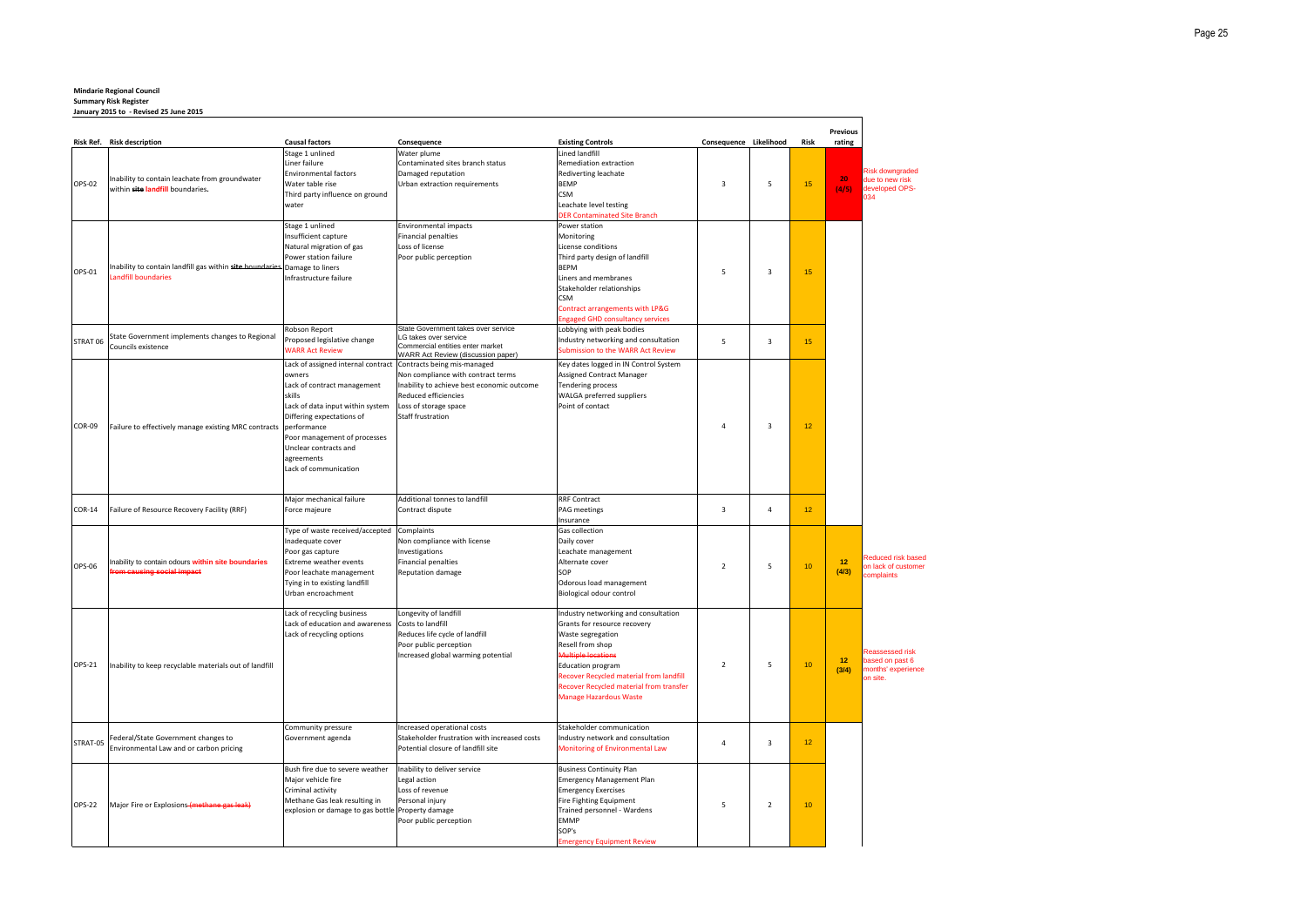| OPS-24              | <b>Chemical Spill</b>                                                                                             | Chemical delivered to site in<br>damaged containers<br>Staff and customer inattentive<br>Damage by plant<br><b>Unidentified loads</b><br>Fatality or reportable incident on Inability to deliver services                                                                                                                                                                                                                                     | Inability to deliver services<br>Legal Action<br>Personal injury<br><b>Property Damage</b><br>Temporary Closure of part or all of site<br>Loss of Revenue<br><b>Health and Safety</b><br>Disgruntle customers<br>Poor public perception | <b>Business Continuity Plan</b><br>SOP's<br>Trained personnel - Wardens<br><b>EMP</b><br><b>DER license</b><br><b>Emergency Equipment</b><br>Dangerous goods license requirements<br>and compliance<br><b>EMMP</b><br>Qualified OHS Officer on site                                                                                                                                                                                                                                                                            | 5              | $\overline{2}$          | 10 <sub>1</sub> |             |
|---------------------|-------------------------------------------------------------------------------------------------------------------|-----------------------------------------------------------------------------------------------------------------------------------------------------------------------------------------------------------------------------------------------------------------------------------------------------------------------------------------------------------------------------------------------------------------------------------------------|-----------------------------------------------------------------------------------------------------------------------------------------------------------------------------------------------------------------------------------------|--------------------------------------------------------------------------------------------------------------------------------------------------------------------------------------------------------------------------------------------------------------------------------------------------------------------------------------------------------------------------------------------------------------------------------------------------------------------------------------------------------------------------------|----------------|-------------------------|-----------------|-------------|
| <b>OPS-30</b>       | Worksafe Shutdown                                                                                                 | site                                                                                                                                                                                                                                                                                                                                                                                                                                          | <b>Legal Action</b><br>Temporary Closure of part or all of site<br>Loss of revenue<br><b>Staff Wellness</b><br>Disgruntle customer<br>Poor public perception<br><b>Health &amp; Safety</b>                                              | Safety Inductions / Tool box's<br><b>Qualified Employees</b><br>Safety culture<br>Reportable incident procedure<br><b>EMP</b><br><b>EMMP</b><br>SOP's<br>Include OHS procedures in purchasing<br>orocedures                                                                                                                                                                                                                                                                                                                    | .5             | $\overline{2}$          | 10 <sup>°</sup> |             |
| STRAT 10            | Fail to provide safe and suitable work environment<br>at MRC in compliance with OSH legislation                   | Lack of understanding<br>Complacency<br>Lack of awareness of change<br>Lack of staff training<br>Changes to legislation<br>Inherent nature of Regional<br><b>Council operations</b><br>Public interaction with staff and<br>recycled goods<br>Nature of recycled goods<br>Loading and unloading of vehicles<br>Plant and equipment operating in<br>area<br>People behaviours<br>Household chemicals<br>Third party vehicle damage<br>Wildlife | Staff harm<br>Public harms<br>Non compliance<br>Emergency/evacuation                                                                                                                                                                    | SOP's<br>Training<br>OSH Committee/Reps<br>Wardens<br>OSH Procedure and Management system<br>Incident reporting<br><b>Emergency exercises</b><br>Safety Management systems<br>Environmental monitoring (dust, odours,<br>air)<br>Inspections<br>Staff selection<br>Inductions<br>Pre employment medicals<br>Waste acceptance criteria<br><b>Traffic Management Plan</b><br>Signage<br>Informal alerts of dangerous materials<br><b>Technical Officer</b><br>Separation of operations<br>Inspect and review Plant and Equipment | 5              | $\overline{2}$          | 10 <sup>°</sup> |             |
| STRAT-04            | Failure of commercial partners to fulfil MRC<br>expectations                                                      | Overcommitted<br>Company liquidation<br><b>RRF Breakdowns</b><br>Poor quality of service                                                                                                                                                                                                                                                                                                                                                      | Increased stockpiles/quantities of product<br>MRC not operating within licence conditions<br>Increased costs of alternative arrangements<br>Increased labour costs                                                                      | Contracts and agreements<br>Contract management<br>Communication<br>Relationship management                                                                                                                                                                                                                                                                                                                                                                                                                                    | $\overline{2}$ | 5                       | 10              |             |
| OPS-033             | Inability to contain landfill gas within leased site<br>boundaries                                                | Stage 1 unlined<br>Insufficient capture<br>Natural migration of gas<br>Power station failure<br>Infrastructure failure<br>iner failure                                                                                                                                                                                                                                                                                                        | <b>Environmental impacts</b><br><b>Financial penalties</b><br>Loss of license<br>Poor public perception                                                                                                                                 | Power station<br>Monitoring<br><b>DER License conditions</b><br>Third party design of landfill<br><b>BEPM</b><br><b>Liners and membranes</b><br><b>Stakeholder relationships</b><br><b>CSM</b><br>Contract arrangement with LG&P<br><b>Engaged GHD consultancy services</b>                                                                                                                                                                                                                                                    | 5              | $\overline{\mathbf{3}}$ | 15              |             |
| OPS-034             | Inability to contain leachate from groundwater<br>within leased site boundaries                                   | Stage 1 unlined<br>Liner failure<br><b>Environmental factors</b><br>Water table rise<br>Third party influence on ground<br>water                                                                                                                                                                                                                                                                                                              | Water plume<br>Contaminated sites branch status<br>Damaged reputation<br>Urban extraction requirements                                                                                                                                  | <b>Lined landfill</b><br><b>Remediation extraction</b><br><b>Rediverting leachate</b><br><b>BEMP</b><br><b>CSM</b><br>Leachate level testing<br><b>DER Contaminated sites branch</b>                                                                                                                                                                                                                                                                                                                                           | 4              | 5                       | 20              |             |
| OPS-17              | Failure to deliver consistent and quality levels of<br>customer service                                           | Downgraded to a rating of 5 due to reduced risk of consequence based on historical trends                                                                                                                                                                                                                                                                                                                                                     |                                                                                                                                                                                                                                         |                                                                                                                                                                                                                                                                                                                                                                                                                                                                                                                                |                |                         |                 | 10<br>(2/5) |
| CEO-04              | Fail to define and communicate vision, mission and<br>strategies to guide and influence organisational<br>culture |                                                                                                                                                                                                                                                                                                                                                                                                                                               | Downgraded to a rating of 5 due to a reduction in the likelihood of serious accidents as a result of the introduction of the<br>cultural program.                                                                                       |                                                                                                                                                                                                                                                                                                                                                                                                                                                                                                                                |                |                         |                 | 10<br>(5/2) |
| STRAT <sub>14</sub> | Inability to maintain viable markets for<br>recyclable/usable materials                                           | Downgraded to a rating of 9 due to reassessment of revenue loss being unlike to be over \$500,000                                                                                                                                                                                                                                                                                                                                             |                                                                                                                                                                                                                                         |                                                                                                                                                                                                                                                                                                                                                                                                                                                                                                                                |                |                         |                 | 12<br>(4/3) |

Page 26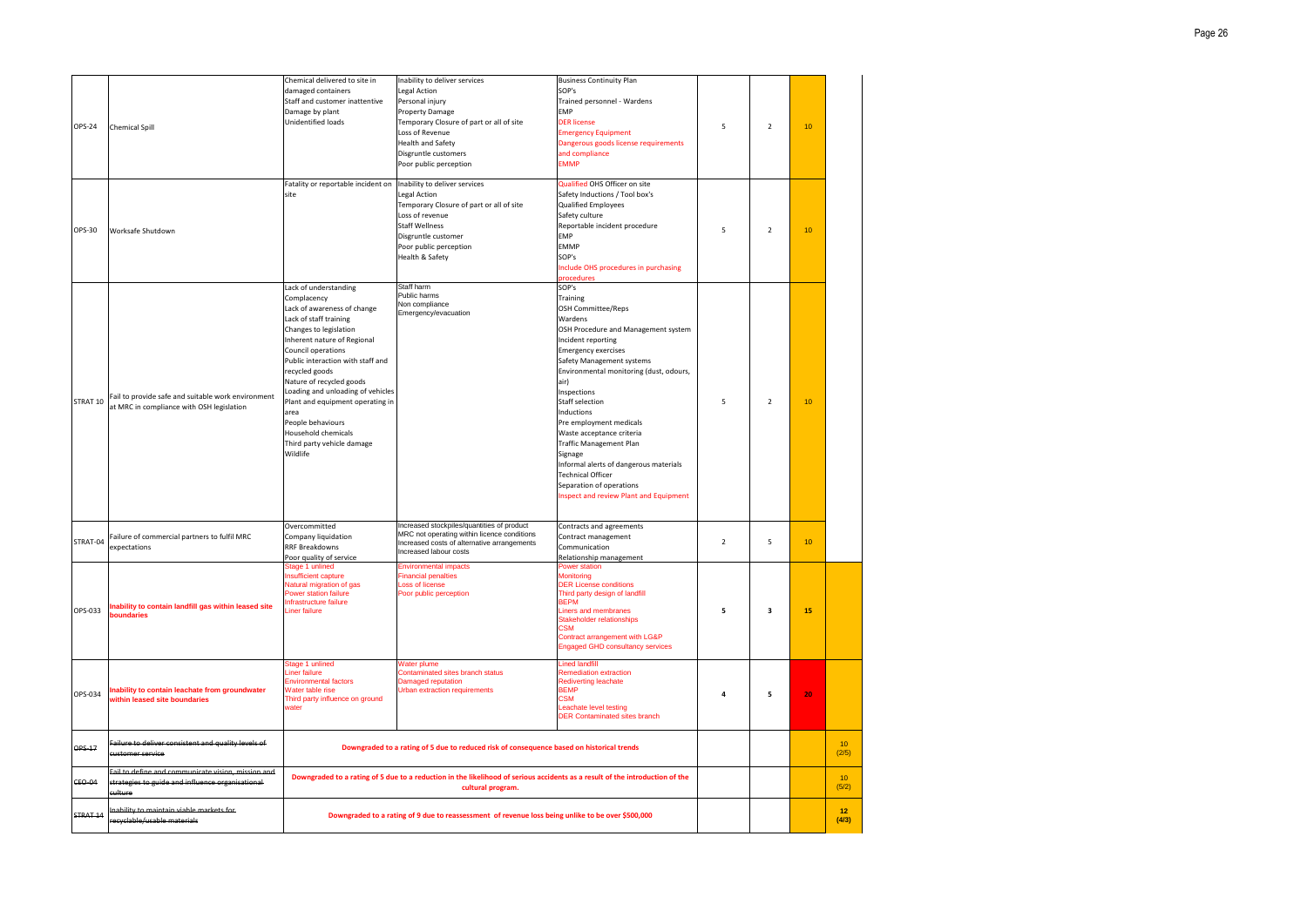### **MINDARIE REGIONAL COUNCIL RISK ASSESSMENT & ACCEPTANCE CRITERIA (As at 20th November 2013)**



### **EXISTING CONTROLS RATING**

| <b>LEVEL</b> | <b>RATING</b>    | <b>FORESEEABLE</b>                                                 | <b>DESCRIPTION</b>                                                                                                                                                         |
|--------------|------------------|--------------------------------------------------------------------|----------------------------------------------------------------------------------------------------------------------------------------------------------------------------|
|              | <b>Excellent</b> | Doing more than what is reasonable under the<br>circumstances      | Controls are fully in place, are being well addressed / complied with, are subject to ongoing maintenance<br>and monitoring and are being continuously reviewed and tested |
| -            | Adequate         | Doing what is reasonable under the circumstances                   | Controls are in place, are being addressed / complied with and are subject to periodic review and testing                                                                  |
|              | Inadequate       | Not doing some or all things reasonable under the<br>circumstances | Controls do not exist, or are not being addressed / complied with, or have not been reviewed or tested for<br>some time                                                    |

### **MEASURES OF CONSEQUENCE**

| <b>LEVEL</b> | <b>RATING</b> | <b>HEALTH &amp; SAFETY</b>                                  | <b>FINANCIAL</b>     | <b>NATURAL</b><br><b>ENVIRONMENT</b>                                                                     | <b>REPUTATION</b>                                                                                                                                                  | <b>COMPLIANCE</b>                                                                       | <b>OPERATIONAL</b><br><b>EFFICIENCY</b>                                                                                                                        |
|--------------|---------------|-------------------------------------------------------------|----------------------|----------------------------------------------------------------------------------------------------------|--------------------------------------------------------------------------------------------------------------------------------------------------------------------|-----------------------------------------------------------------------------------------|----------------------------------------------------------------------------------------------------------------------------------------------------------------|
|              | Insignificant | Negligible injuries                                         | Less than \$20,000   | No Significant<br>Environmental Risk,<br>Contained, reversible<br>impact managed by on-<br>site response | Unsubstantiated.<br>localised low impact on<br>key stakeholder trust,<br>low profile or no media<br>item                                                           | Occasional noticeable<br>temporary non-<br>compliances                                  | Occasional noticeable<br>deviation of objectives<br>or interruption of<br>services                                                                             |
| $\mathbf{2}$ | <b>Minor</b>  | First aid injuries                                          | $$20,000 - $50,000$  | No Significant<br>Environmental Risk.<br>Contained, reversible<br>impact managed by<br>internal response | Substantiated, localised<br>impact on key<br>stakeholder trust or low<br>media item                                                                                | Regular noticeable<br>temporary non-<br>compliances                                     | Short term temporary<br>deviation of objectives<br>or interruption of<br>services - backlog<br>cleared $<$ 1 day                                               |
| 3            | Moderate      | Medical type injuries<br>Ωr<br>Lost time injury<br>< 5 days | \$50,000 - \$500,000 | Contained, reversible<br>impact managed by<br>external agencies                                          | Substantiated, local<br>public embarrassment,<br>moderate impact on key<br>stakeholder trust or<br>moderate media profile                                          | Non-compliance with<br>significant regulatory<br>requirements imposed                   | Medium term temporary<br>deviation of objectives or<br>interruption of services -<br>backlog cleared by<br>additional resources < 1<br>week                    |
| 4            | <b>Major</b>  | Lost time injury<br>$> 5$ days                              | \$500,000 - \$2M     | Uncontained, reversible<br>impact managed by a<br>coordinated response<br>from external agencies         | Substantiated, public<br>embarrassment.<br>widespread high impact<br>on key stakeholder<br>trust, high media profile,<br>third party actions                       | Non-compliance results<br>in termination of<br>services or imposed<br>penalties         | Prolonged deviation of<br>objectives or<br>interruption of critical<br>services - additional<br>resources required and<br>performance affected<br>$< 2$ months |
| 5            | Catastrophic  | Fatality, permanent<br>disability                           | More than \$2M       | Uncontained, extensive<br>remediation required                                                           | Substantiated, public<br>embarrassment,<br>widespread loss of key<br>stakeholder trust, high<br>state widespread<br>multiple media profile,<br>third party actions | Non-compliance results<br>in criminal charges or<br>significant damages or<br>penalties | Indeterminate<br>prolonged deviation of<br>core objectives or<br>interruption of critical<br>$s$ ervices – non-<br>performance<br>$> 2$ months                 |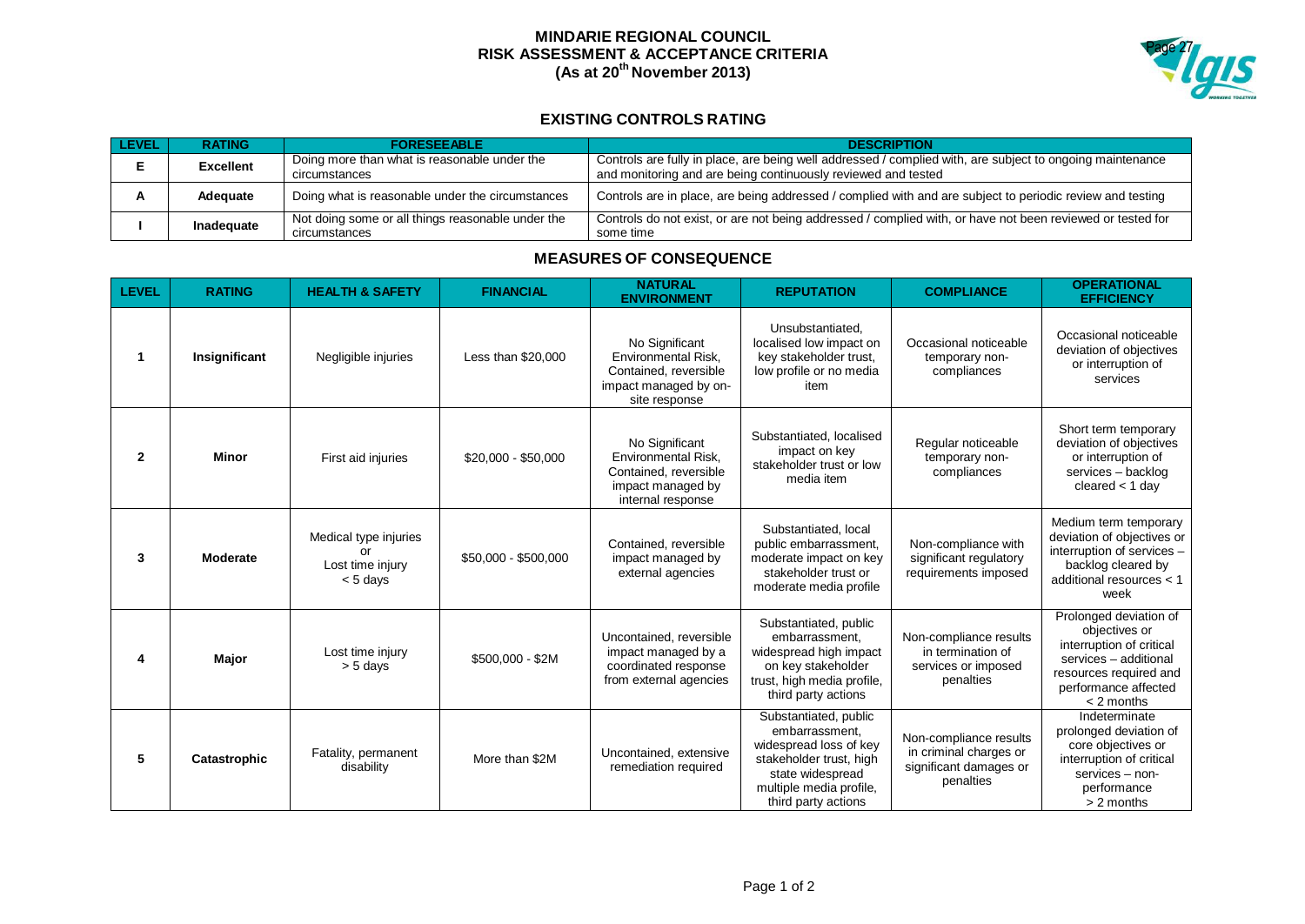### **MINDARIE REGIONAL COUNCIL RISK ASSESSMENT & ACCEPTANCE CRITERIA (As at 20th November 2013)**



### **MEASURES OF LIKELIHOOD**

| LEVEL | <b>RATING</b>         | <b>DESCRIPTION</b>                                    | <b>FREQUENCY</b>           |  |
|-------|-----------------------|-------------------------------------------------------|----------------------------|--|
|       | <b>Almost Certain</b> | The event is expected to occur in most circumstances  | More than once per year    |  |
|       | Likelv                | The event will probably occur in most circumstances   | At least once per year     |  |
|       | <b>Possible</b>       | The event should occur at some time                   | At least once in 3 years   |  |
|       | Unlikelv              | The event could occur at some time                    | At least once in 10 years  |  |
|       | Rare                  | The event may only occur in exceptional circumstances | Less than once in 15 years |  |

### **RISK MATRIX**

| Consequence           |              | Insignificant       | <b>Minor</b>        | <b>Moderate</b>     | <b>Major</b>        | Catastrophic        |  |
|-----------------------|--------------|---------------------|---------------------|---------------------|---------------------|---------------------|--|
| Likelihood            |              |                     | $\mathbf{2}$        | 3                   | 4                   | 5                   |  |
| <b>Almost Certain</b> | 5            | <b>MODERATE (5)</b> | <b>HIGH (10)</b>    | <b>HIGH (15)</b>    | <b>EXTREME (20)</b> | <b>EXTREME (25)</b> |  |
| Likely                | 4            | LOW $(4)$           | <b>MODERATE (8)</b> | <b>HIGH (12)</b>    | <b>HIGH (16)</b>    | <b>EXTREME (20)</b> |  |
| <b>Possible</b>       | 3            | LOW $(3)$           | <b>MODERATE (6)</b> | <b>MODERATE (9)</b> | <b>HIGH (12)</b>    | <b>HIGH (15)</b>    |  |
| <b>Unlikely</b>       | $\mathbf{2}$ | LOW(2)              | LOW(4)              | <b>MODERATE (6)</b> | <b>MODERATE (8)</b> | <b>HIGH (10)</b>    |  |
| Rare                  | 1            | LOW(1)              | LOW(2)              | LOW(3)              | LOW $(4)$           | <b>MODERATE (5)</b> |  |

### **RISK ACCEPTANCE CRITERIA**

| <b>RISK RANK</b> | <b>DESCRIPTION</b>               | <b>CRITERIA FOR RISK ACCEPTANCE</b>                                                                                                                                                               | <b>RESPONSIBILITY</b>      |
|------------------|----------------------------------|---------------------------------------------------------------------------------------------------------------------------------------------------------------------------------------------------|----------------------------|
| LOW              | Acceptable                       | Risk acceptable with adequate controls, managed by routine procedures and subject to annual monitoring                                                                                            | <b>Operational Manager</b> |
| <b>MODERATE</b>  | <b>Monitor</b>                   | Risk acceptable with adequate controls, managed by specific procedures and subject to semi-annual<br>monitoring                                                                                   | <b>Operational Manager</b> |
| <b>HIGH</b>      | <b>Urgent Attention Required</b> | Risk acceptable with excellent controls, managed by senior management / executive and subject to<br>monthly monitoring                                                                            | Director / CEO             |
| <b>EXTREME</b>   | <b>Unacceptable</b>              | Risk only acceptable with excellent controls and all treatment plans to be explored and implemented<br>where possible, managed by highest level of authority and subject to continuous monitoring | CEO / Council              |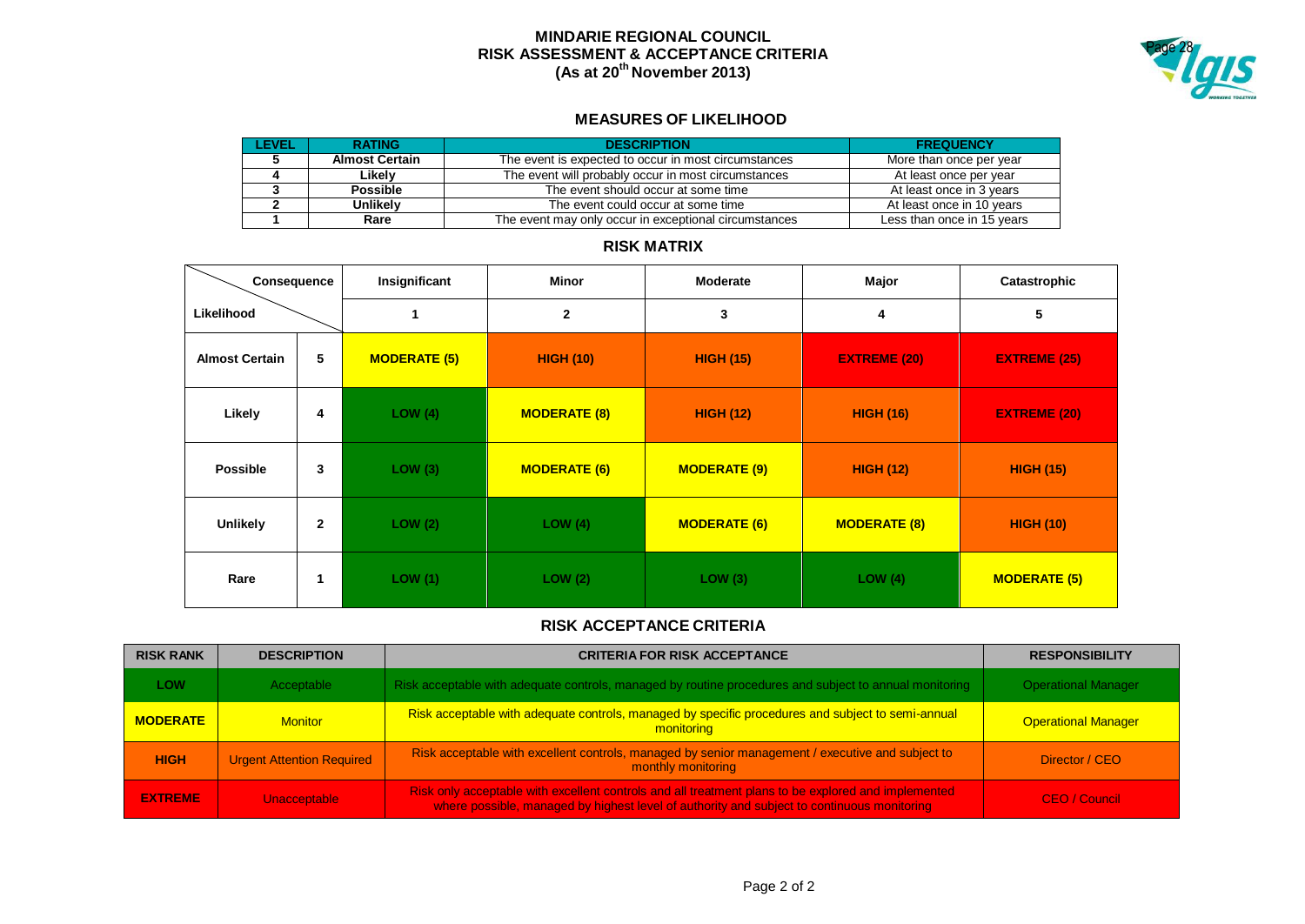**ATTACHMENT 3** 

### **TO ITEM 6.3**

### **AUDIT COMMITTEE MEETING**

### **30 JULY 2015**

### <span id="page-28-0"></span>**MACRI PARTNERS – FRAUD ASSESSMENT QUESTIONNAIRE**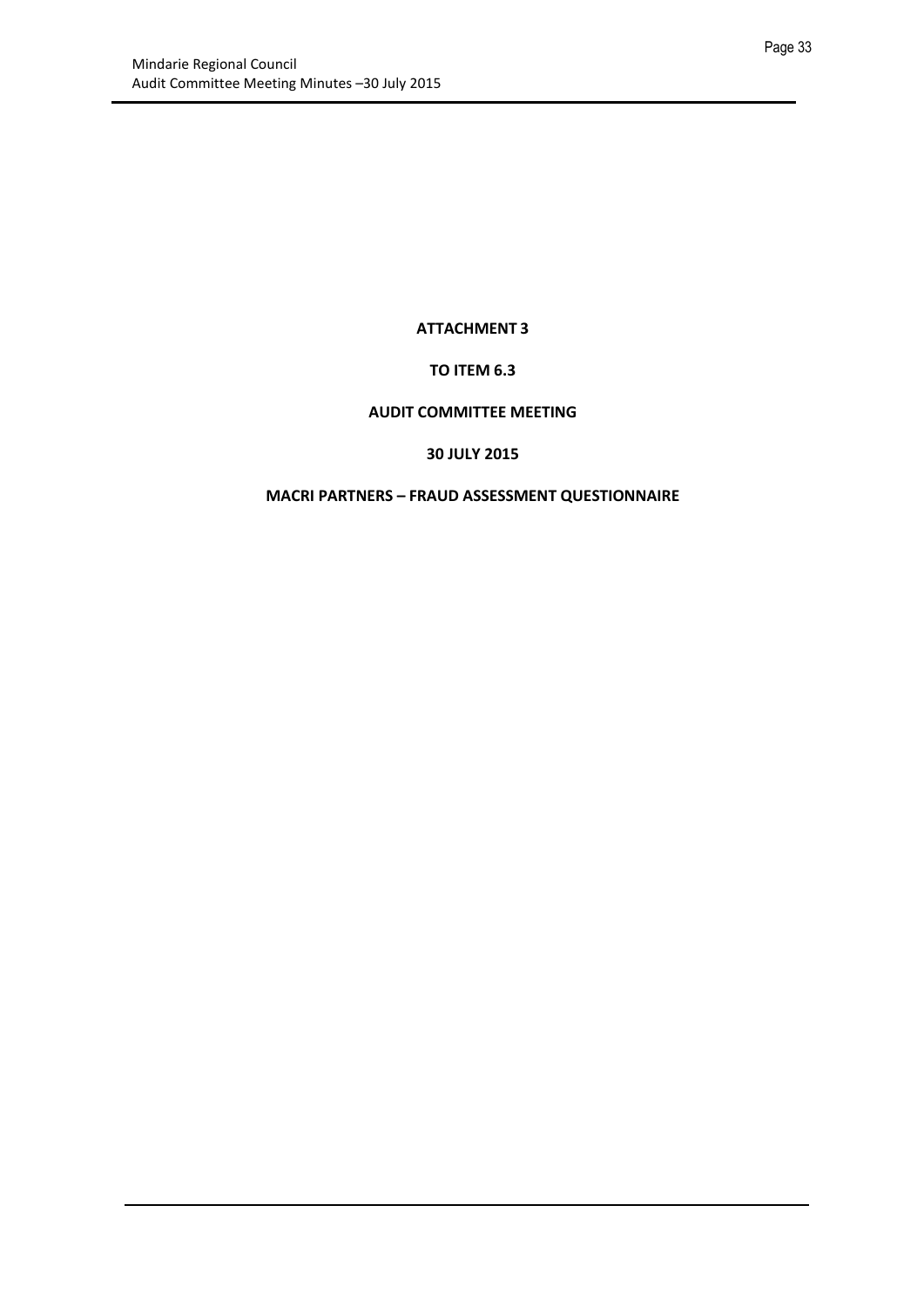**MACRI PARTNERS**

# 2015 INTERIM AUDIT REQUIREMENTS SCHEDULE

MINDARIE REGIONAL COUNCIL (MRC)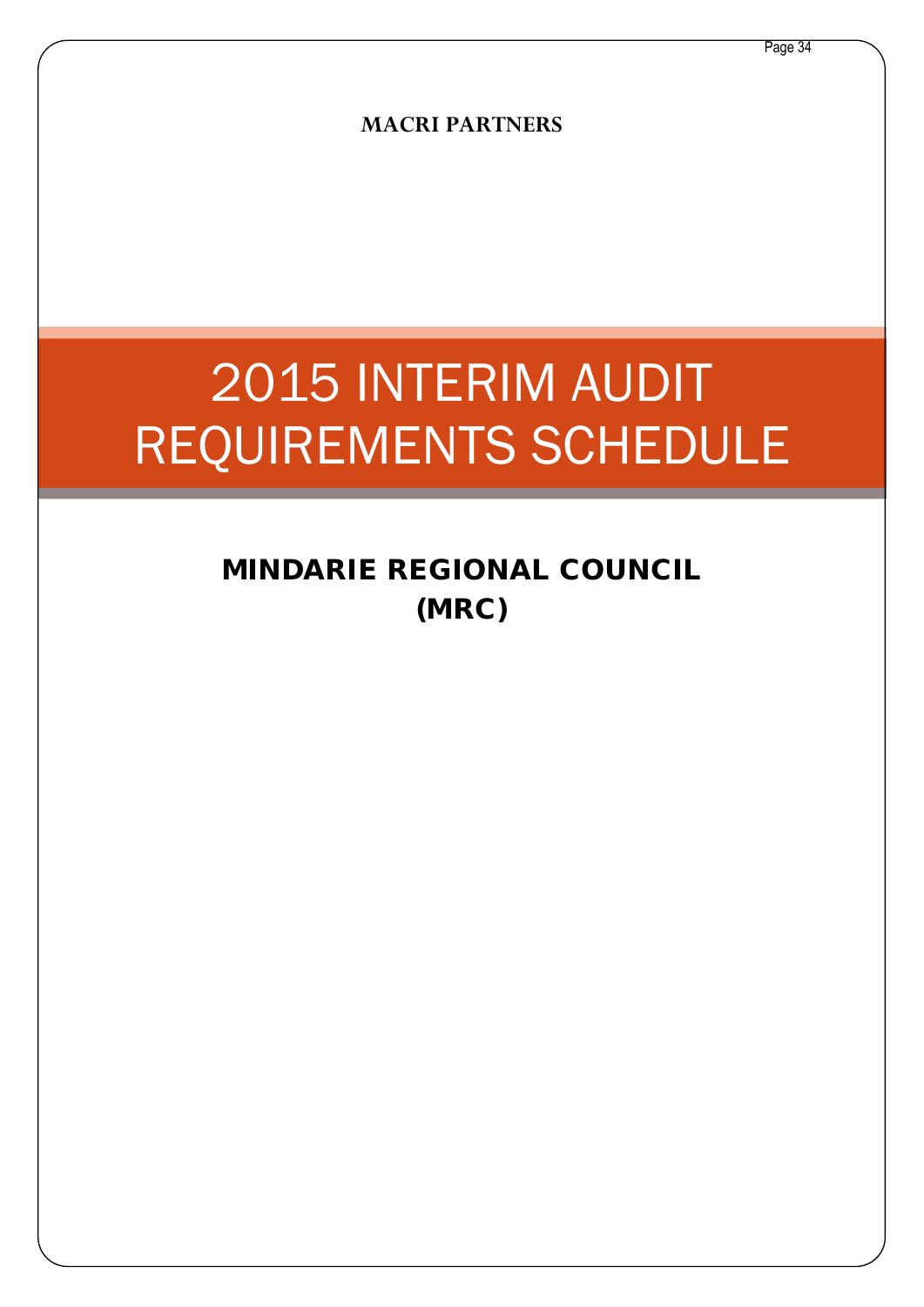**MACRI PARTNERS**

# Fraud and Error Assessment - Audit Committee

### **FOR THE YEAR ENDING 30 JUNE 2015**

The Australian Auditing Standards require us to consider the risk that fraud could occur within the Council. We are preparing to perform our Interim Audit risk assessment of your Council in relation to the audit for the year ending 30 June 2015. We would appreciate if you could briefly answer the following questions in the spaces provided, and return this signed letter.

- 1. Do you believe the policies and procedures in place within the Council are adequate to minimise the risk of fraud to an appropriately low level? Please provide an explanation for the reasons for your answer.
- 2. Have you, during the past year, become aware of or suspected fraud within the Council? If yes, please provide details.
- 3. Are you aware of any instances where policies and procedures have not been adhered to which could have resulted in a fraud occurring? If yes, please provide details.
- 4. Has the Council's management communicated to you its processes for identifying/responding to risks of fraud?

| Signature:       |  |
|------------------|--|
| Name:            |  |
| <b>Position:</b> |  |
| Date:            |  |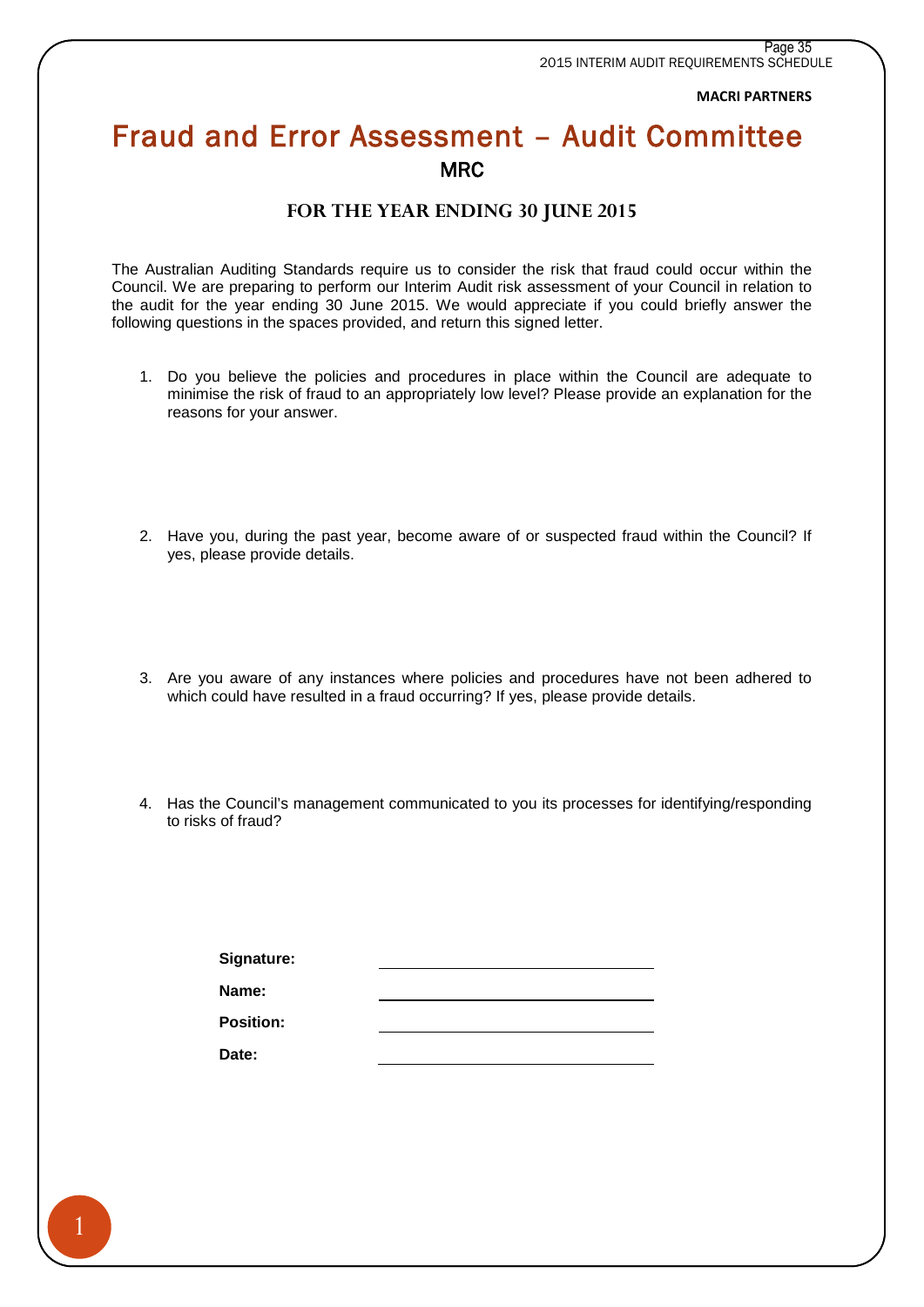#### **MACRI PARTNERS**

#### **Examples of Circumstances that Indicate the Possibility of Fraud**

The following are examples of circumstances that may indicate the possibility that the financial report may contain a material misstatement resulting from fraud.

Discrepancies in the accounting records, including:

- Transactions that are not recorded in a complete or timely manner or are improperly recorded as to amount, accounting period, classification, or entity policy.
- Unsupported or unauthorised balances or transactions.
- Last-minute adjustments that significantly affect financial results.
- Evidence of employees' access to systems and records inconsistent with that necessary to perform their authorised duties.
- Tips or complaints to the auditor about alleged fraud.

Conflicting or missing evidence, including:

- Missing documents.
- Documents that appear to have been altered.
- Unavailability of other than photocopied or electronically transmitted documents when documents in original form are expected to exist.
- Significant unexplained items on reconciliations.
- Unusual balance sheet changes, or changes in trends or important financial statement ratios or relationships – for example receivables growing faster than revenues.
- Inconsistent, vague, or implausible responses from management or employees arising from enquiries or analytical procedures.
- Unusual discrepancies between the entity's records and confirmation replies.
- Large numbers of credit entries and other adjustments made to accounts receivable records.
- Unexplained or inadequately explained differences between the accounts receivable subledger and the control account, or between the customer statements and the accounts receivable sub-ledger.
- Missing or non-existent cancelled cheques in circumstances where cancelled cheques are ordinarily returned to the entity with the bank statement.
- Missing inventory or physical assets of significant magnitude.
- Unavailable or missing electronic evidence, inconsistent with the entity's record retention practices or policies.
- Fewer responses to confirmations than anticipated or a greater number of responses than anticipated.
- Inability to produce evidence of key systems development and program change testing and implementation activities for current-year system changes and deployments.

Problematic or unusual relationships between the auditor and management, including:

- Denial of access to records, facilities, certain employees, customers, vendors, or others from whom audit evidence might be sought.
- Undue time pressures imposed by management to resolve complex or contentious issues.
- Complaints by management about the conduct of the audit or management intimidation of engagement team members, particularly in connection with the auditor's critical assessment of audit evidence or in the resolution of potential disagreements with management.
- Unusual delays by the entity in providing requested information.
- Unwillingness to facilitate auditor access to key electronic files for testing through the use of computer-assisted audit techniques.
- Denial of access to key IT operations staff and facilities, including security, operations, and systems development personnel.
- An unwillingness to add or revise disclosures in the financial report to make them more complete and understandable.
- An unwillingness to address identified deficiencies in internal control on a timely basis.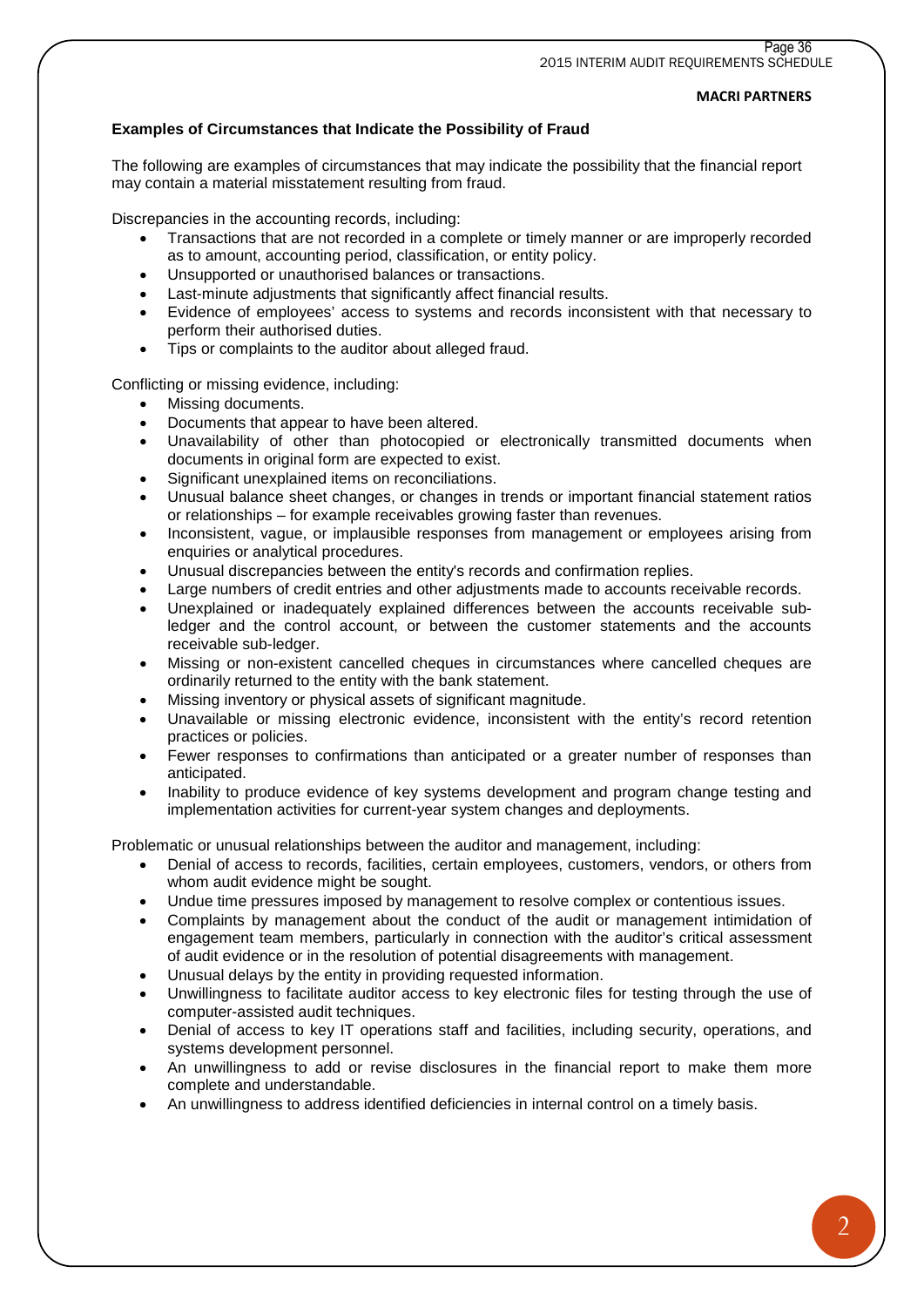#### 2015 INTERIM AUDIT REQUIREMENTS SCHEDULE Page 37

#### **MACRI PARTNERS**

#### **Other**

- Unwillingness by management to permit the auditor to meet privately with those charged with governance.
- Personal financial pressure
- Vices such as substance abuse and gambling
- Extravagant purchasing or lifestyle
- Real or imagined grievances against the organisation or management
- Increased stress, irritable, defensive and argumentative
- No vacations / sick leave / excessive overtime
- Dominant personality
- Protective of area of administration and missing documents and files from the staff's area
- Accounting policies that appear to be at variance with industry norms.
- Frequent changes in accounting estimates that do not appear to result from changed circumstances.
- Tolerance of violations of the entity's Code of Conduct.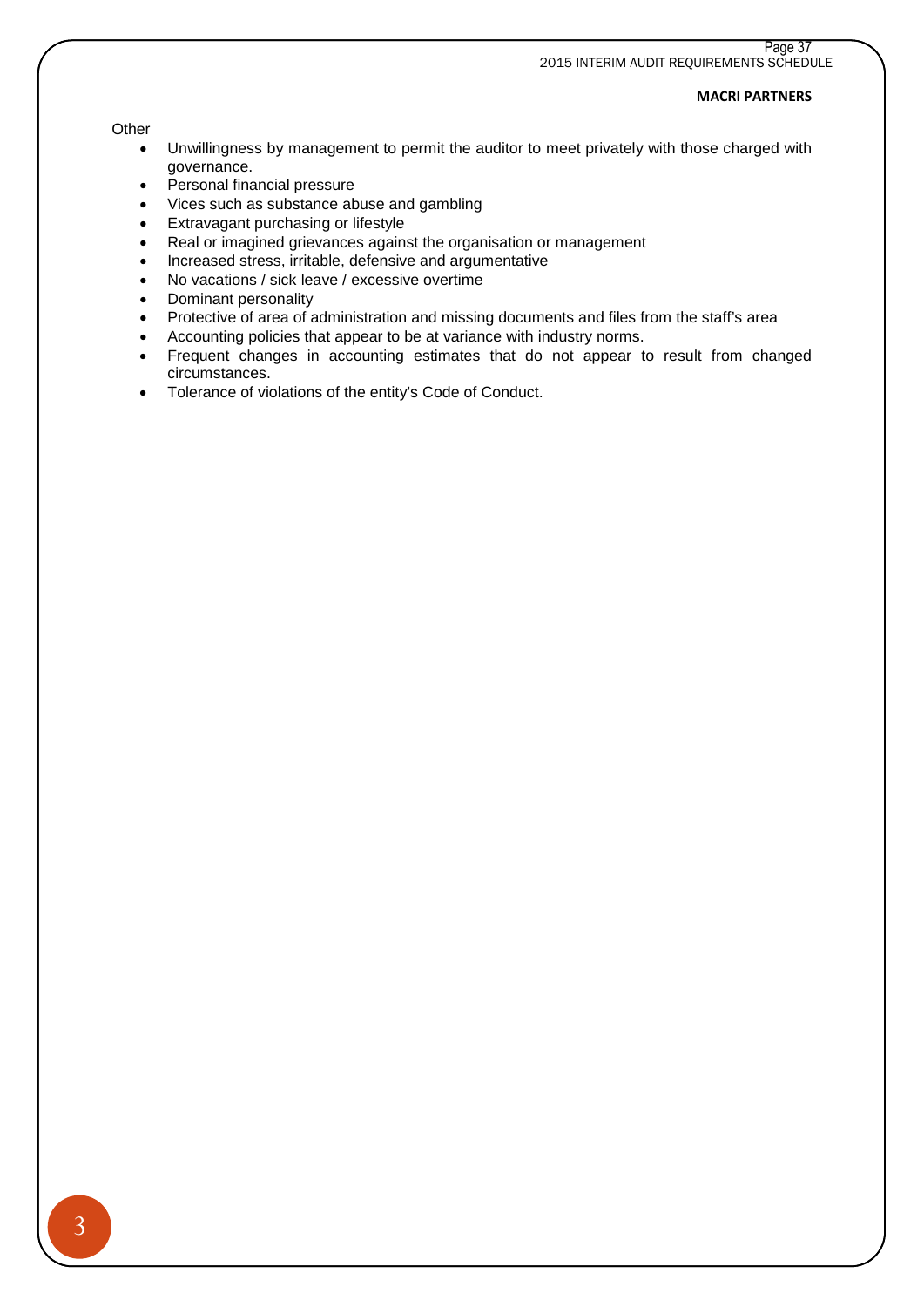**ATTACHMENT 4**

### **TO ITEM 6.3**

### **AUDIT COMMITTEE MEETING**

### **30 JULY 2015**

**TERMS OF REFERENCE – AUDIT COMMITTEE (DRAFT AMENDMENT TO INCLUDE FRAUD RISK)**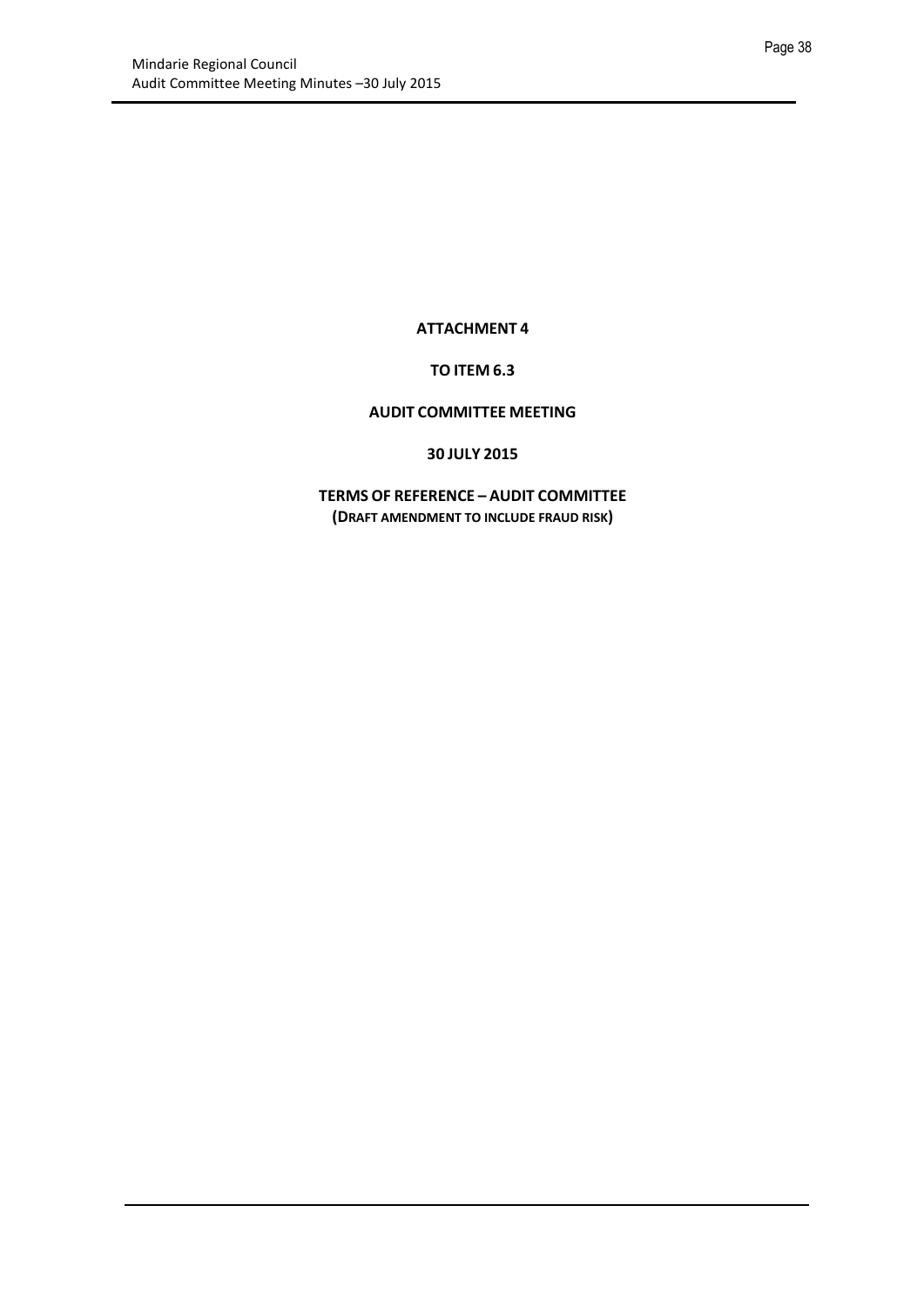### **AUDIT COMMITTEE TERMS OF REFERENCE**

### **1. Objectives of Audit Committee**

In accordance with Regulation 16 of the Local Government (Audit) Regulations 1996, the primary objective of the Audit Committee is to accept responsibility for the annual external audit and liaise with the Mindarie Regional Council's (Council) auditor so that Council can be satisfied with the performance of the local government in managing its financial affairs.

Reports from the Committee will assist Council in discharging its legislative responsibilities of controlling the Council's affairs, determining the Council's policies and overseeing the allocation of the Council's finances and resources. The Committee will ensure openness in the Council's financial reporting and will liaise with the Chief Executive Officer (CEO) to ensure the effective and efficient management of the Council's financial accounting systems and compliance with legislation.

The Committee is to facilitate:

- the enhancement of the credibility and objectivity of external financial reporting;
- effective management of financial and other risks and the protection of Council assets;
- compliance with laws and regulations as well as use of best practice guidelines relative to auditing;
- the provision of an effective means of communication between the external auditor, the CEO and the Council.

### **2. Powers of the Audit Committee**

The Committee is a formally appointed committee of Council and is responsible to that body. The Committee does not have executive powers or authority to implement actions in areas over which the CEO has legislative responsibility and does not have any delegated financial responsibility. The Committee does not have any management functions and cannot involve itself in management processes or procedures.

The Committee is to report to Council and provide appropriate advice and recommendations on matters relevant to its terms of reference in order to facilitate informed decision-making by Council in relation to the legislative functions and duties of the Council that have not been delegated to the CEO.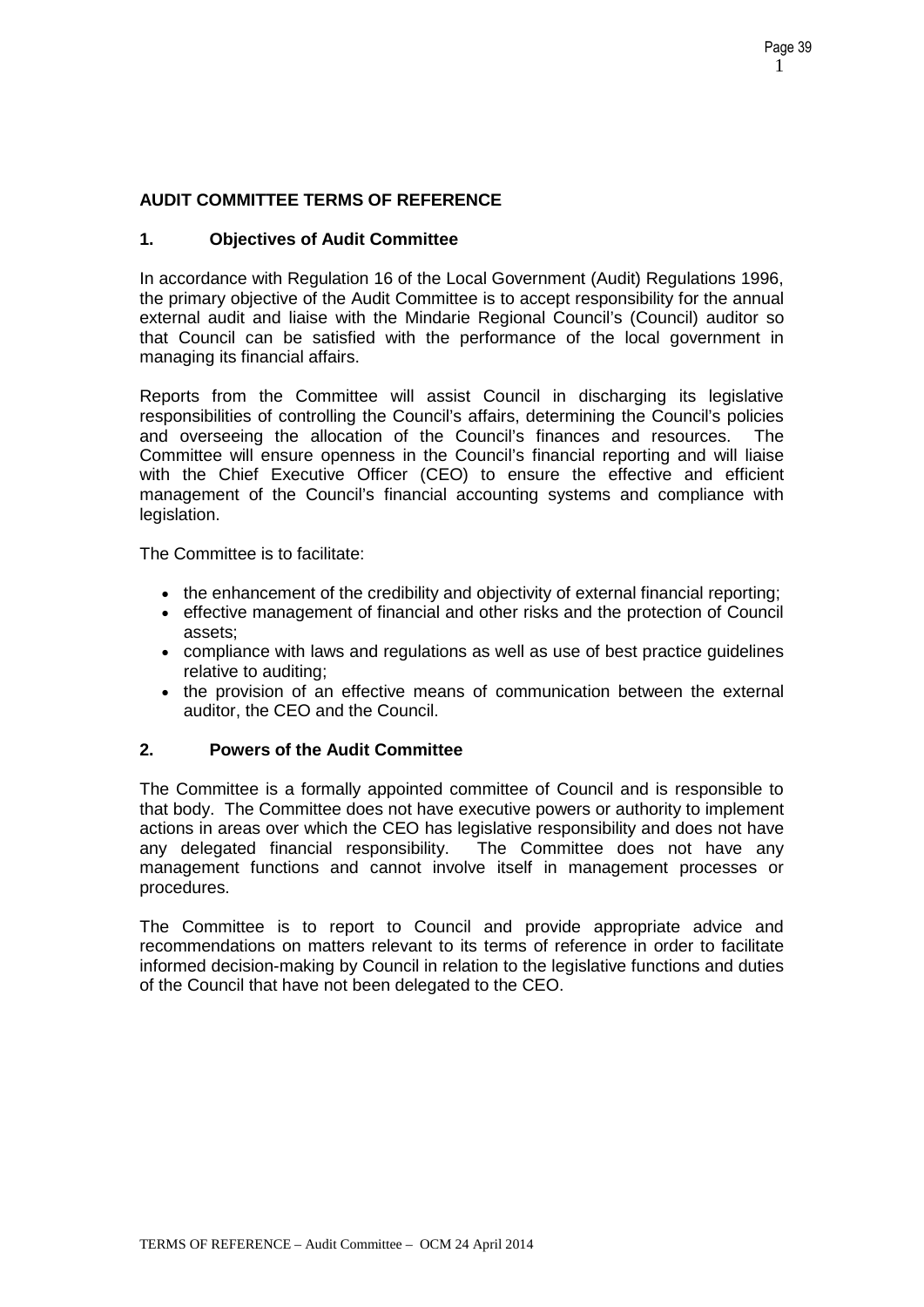### **3. Membership**

The Committee will consist of three elected members. The Council may also appoint an external member. All members shall have full voting rights.

External persons appointed to the Committee will be a member of CPA Australia or the Institute of Chartered Accountants (Australia), have the requisite financial, commercial and/or business experience, and will be sufficiently conversant with governance, financial and other reporting requirements so as to allow them to fulfil the role.

Appointment of external persons shall be made by Council by way of a public advertisement and be for a maximum of two years.

Reimbursement of approved expenses will be paid to each external person who is a member of the Committee, up to an annual limit set as part of the annual budget process.

The CEO and employees are not members of the committee.

The CEO or his/her nominee is to attend all meetings to provide advice and guidance to the Committee.

The Council shall provide secretarial and administrative support to the Committee.

### **4. Meetings**

The Committee shall meet at least once a year. Additional meetings shall be convened at the discretion of the presiding person.

A quorum of the Committee will be constituted by three members.

A decision of the Committee is to be made by simple majority.

### **5. Reporting**

Reports and recommendations of each committee meeting shall be presented to the next ordinary meeting of the Council.

### **6. Duties and Responsibilities**

The duties and responsibilities of the Committee will be –

- (a) Provide guidance and assistance to Council as to the carrying out the function of the Council in relation to audits.
- (b) Develop and recommend to Council an appropriate process for the selection and appointment of a person as the Council's auditor.
- (c) Develop and recommend to Council
	- a list of those matters to be audited; and
	- the scope of the audit to be undertaken.
- (d) Recommend to Council the person or persons to be appointed as auditor.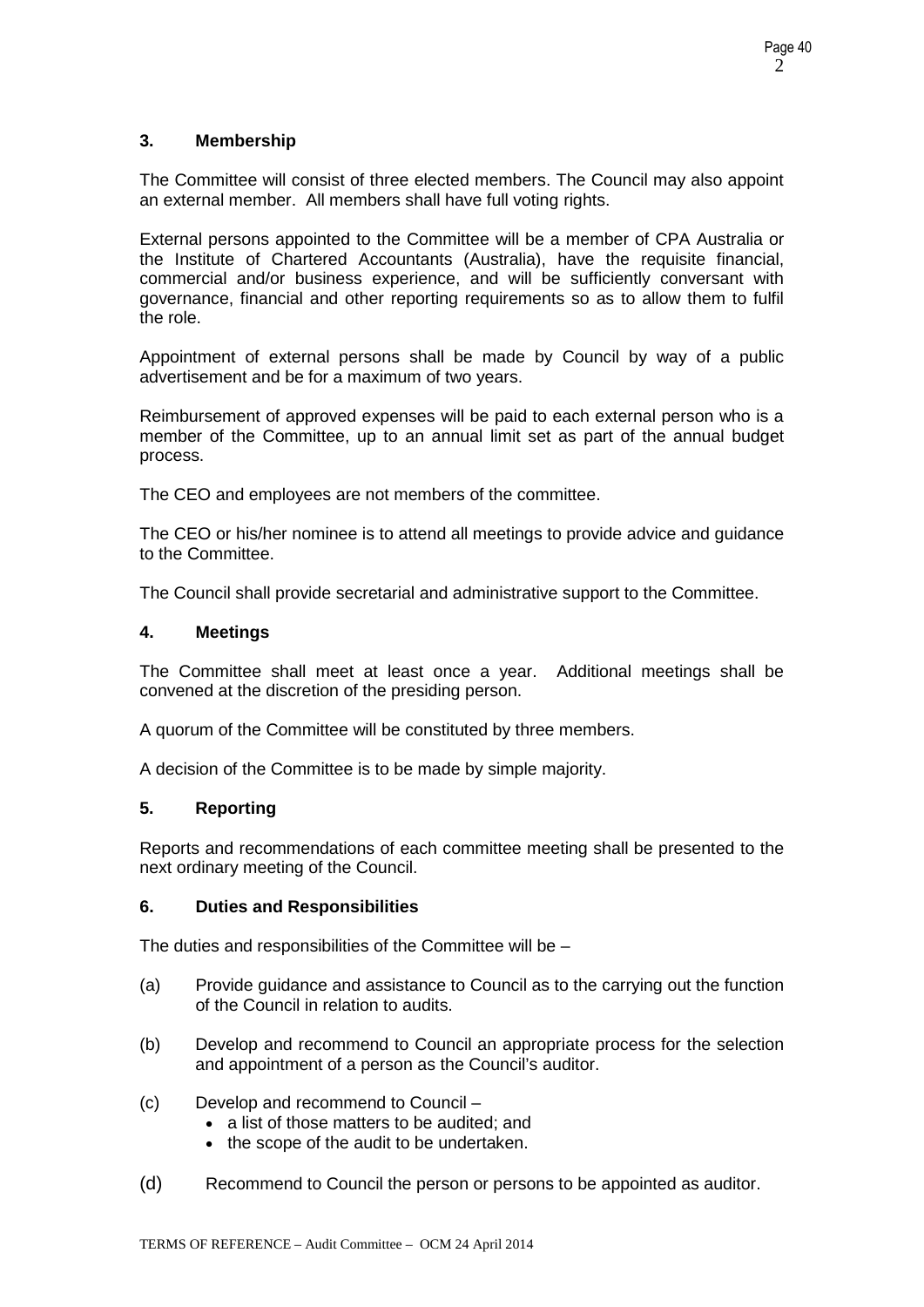- (e) Develop and recommend to Council a written agreement for the appointment of the auditor. The agreement is to include –
	- the objectives of the audit
	- the scope of the audit
	- a plan of the audit
	- details of the remuneration and expenses to be paid to the auditor; and
	- the method to be used by the Council to communicate with, and supply information to, the auditor.
- (f) Meet with the auditor once in each year and provide a report to Council on the matters discussed and outcome of those discussions.
- (g) Liaise with the CEO to ensure that the local government does everything in its power to –
	- assist the auditor to conduct the audit and carry out his or her other duties under the *Local Government Act 1995*; and
	- ensure that audits are conducted successfully and expeditiously.
- (h) Examine the reports of the auditor after receiving a report from the CEO on the matters and –
	- determine if any matters raised require action to be taken by the Council; and
	- ensure that appropriate action is taken in respect of those matters.
- (i) Review the report prepared by the CEO on any actions taken in respect of any matters raised in the report of the auditor and presenting the report to Council for adoption prior to the end of the next financial year or six months after the last report prepared by the auditor is received, whichever is the latest in time.
- (j) Review the scope of the audit plan and program and its effectiveness.
- (k) Review the appropriateness of special internal audit assignments undertaken at the request of Council or CEO.
- (l) Review the level of resources allocated to internal audit and the scope of its authority.
- (m) Review reports of internal audits and by monitoring the implementation of recommendations made by the audit and reviewing the extent to which Council and management reacts to matters raised.
- (n) Facilitate liaison between the internal and external auditor to promote compatibility, to the extent appropriate, between their audit programs.
- (o) Review Council's draft annual financial report, focusing on:
	- accounting policies and practices:
	- changes to accounting policies and practices;
	- the process used in making significant accounting estimates:
	- significant adjustments to the financial report (if any) arising from the audit process;
	- compliance with accounting standards and other reporting requirements; and